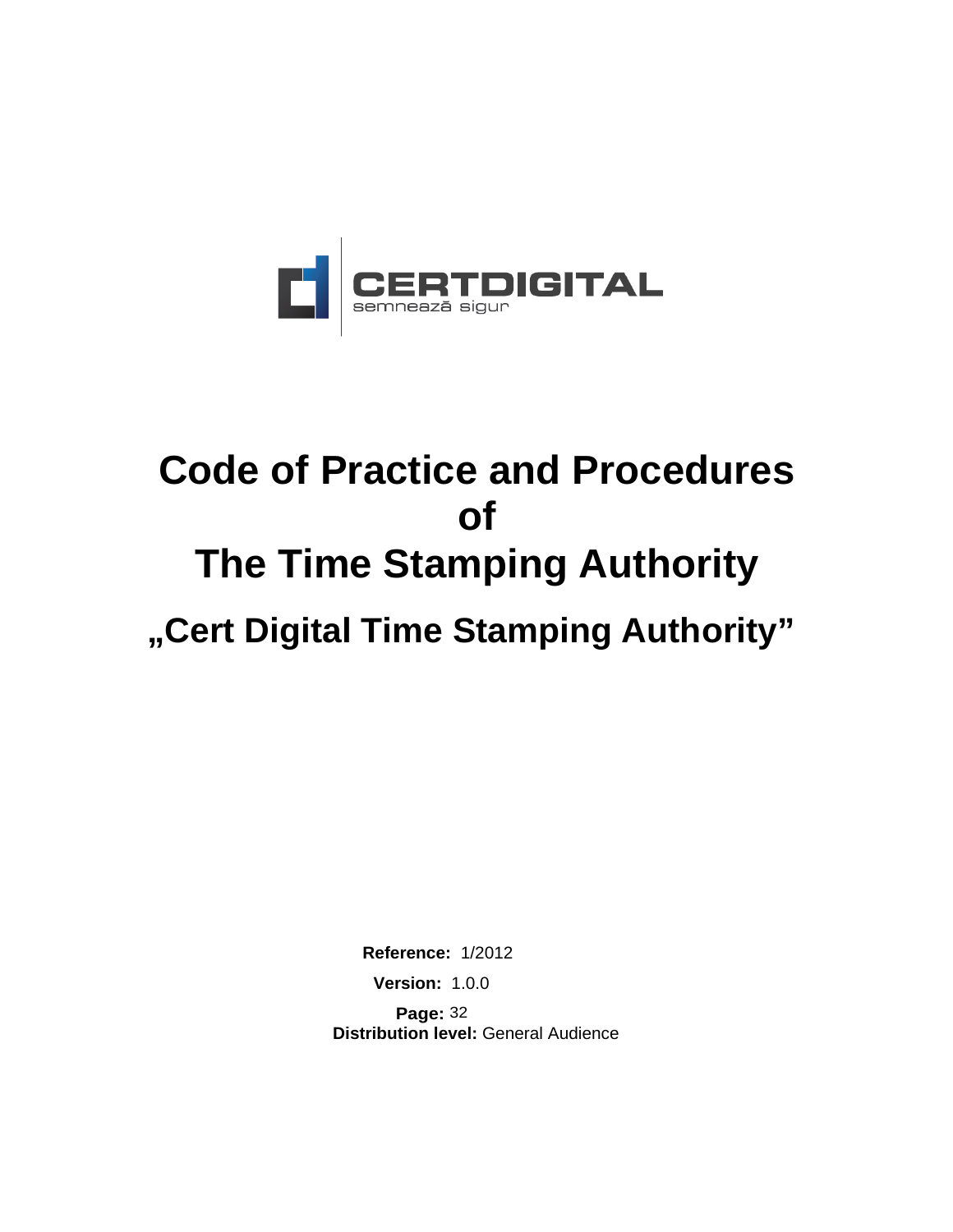| <b>ISSUED BY ::</b> |                 |                  |             |
|---------------------|-----------------|------------------|-------------|
| <b>DEPARTMENT</b>   | <b>NAME</b>     | <b>SIGNATURE</b> | <b>DATE</b> |
| <b>CERTDIGITAL</b>  | DEPARTMENT HEAD |                  | 12/06/2012  |

| <b>APPROVED BY:</b> |                          |                  |             |
|---------------------|--------------------------|------------------|-------------|
| <b>DEPARTMENT</b>   | <b>NAME</b>              | <b>SIGNATURE</b> | <b>DATE</b> |
| <b>CERTDIGITAL</b>  | <b>DEPARTMENT HEAD I</b> |                  | 12/06/2012  |

| <b>HISTORY OF MODIFIERS:</b> |                                  |                                            |            |
|------------------------------|----------------------------------|--------------------------------------------|------------|
|                              |                                  |                                            |            |
| <b>VERSION</b>               | <b>AUTHOR</b>                    | <b>DETAILS OF MODIFICATIONS</b>            | DATE:      |
| 1.0.0                        | <b>DEPARTMENT</b><br><b>HEAD</b> | PUBLICATION OF THE<br><b>FIRST VERSION</b> | 12/06/2012 |
|                              |                                  |                                            |            |
|                              |                                  |                                            |            |
|                              |                                  |                                            |            |
|                              |                                  |                                            |            |
|                              |                                  |                                            |            |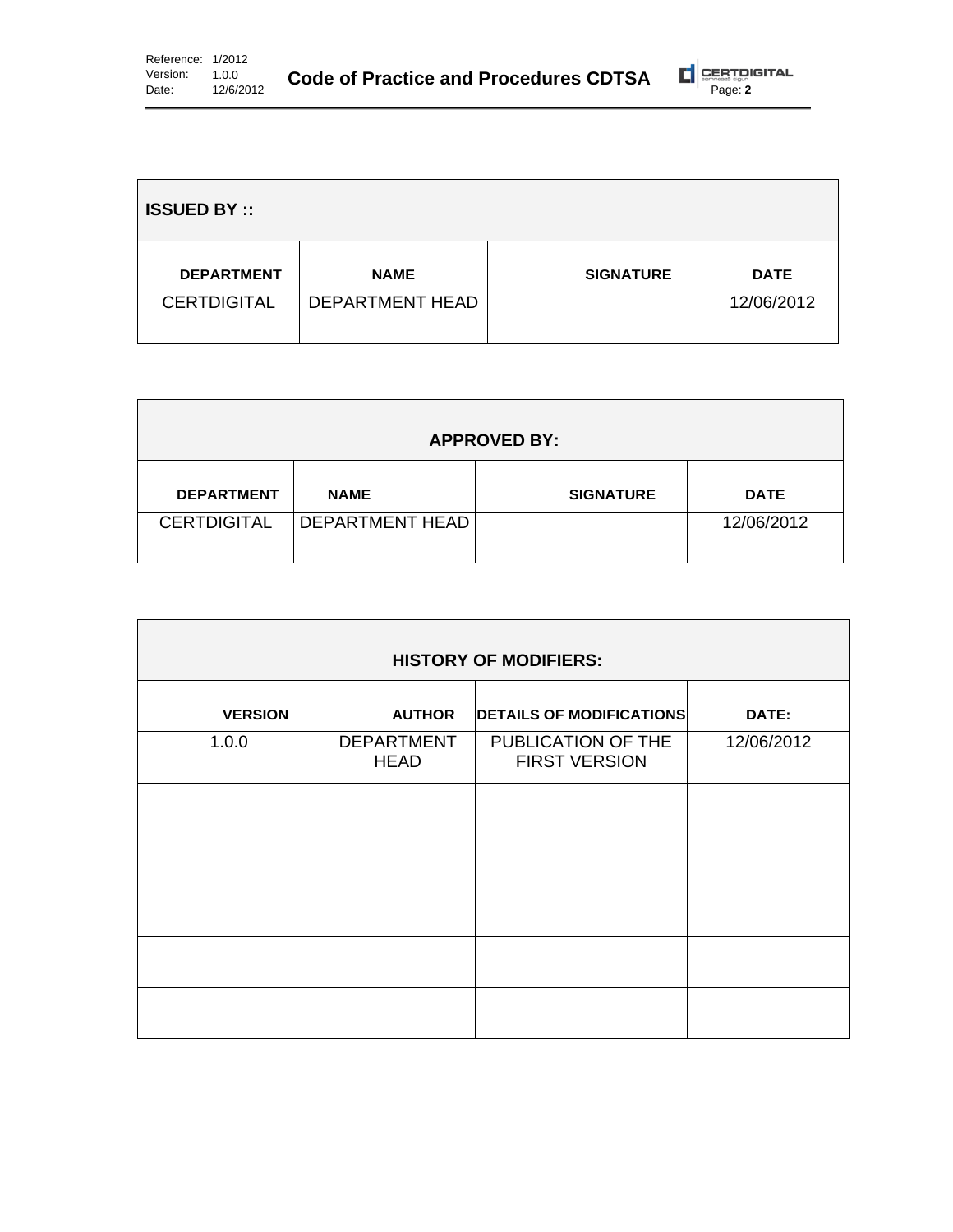**Code of Practice and Procedures CDTSA** 



# Content

| 1.   |  |
|------|--|
| 1.1. |  |
| 1.2. |  |
| 1.3. |  |
| 1.4. |  |
| 2.   |  |
| 2.1. |  |
|      |  |
|      |  |
|      |  |
|      |  |
| 2.2. |  |
| 2.3. |  |
| 3.   |  |
| 3.1. |  |
| 3.2. |  |
| 3.3. |  |
|      |  |
|      |  |
|      |  |
| 4.   |  |
| 4.1. |  |
|      |  |
|      |  |
|      |  |
|      |  |
| 4.2. |  |
|      |  |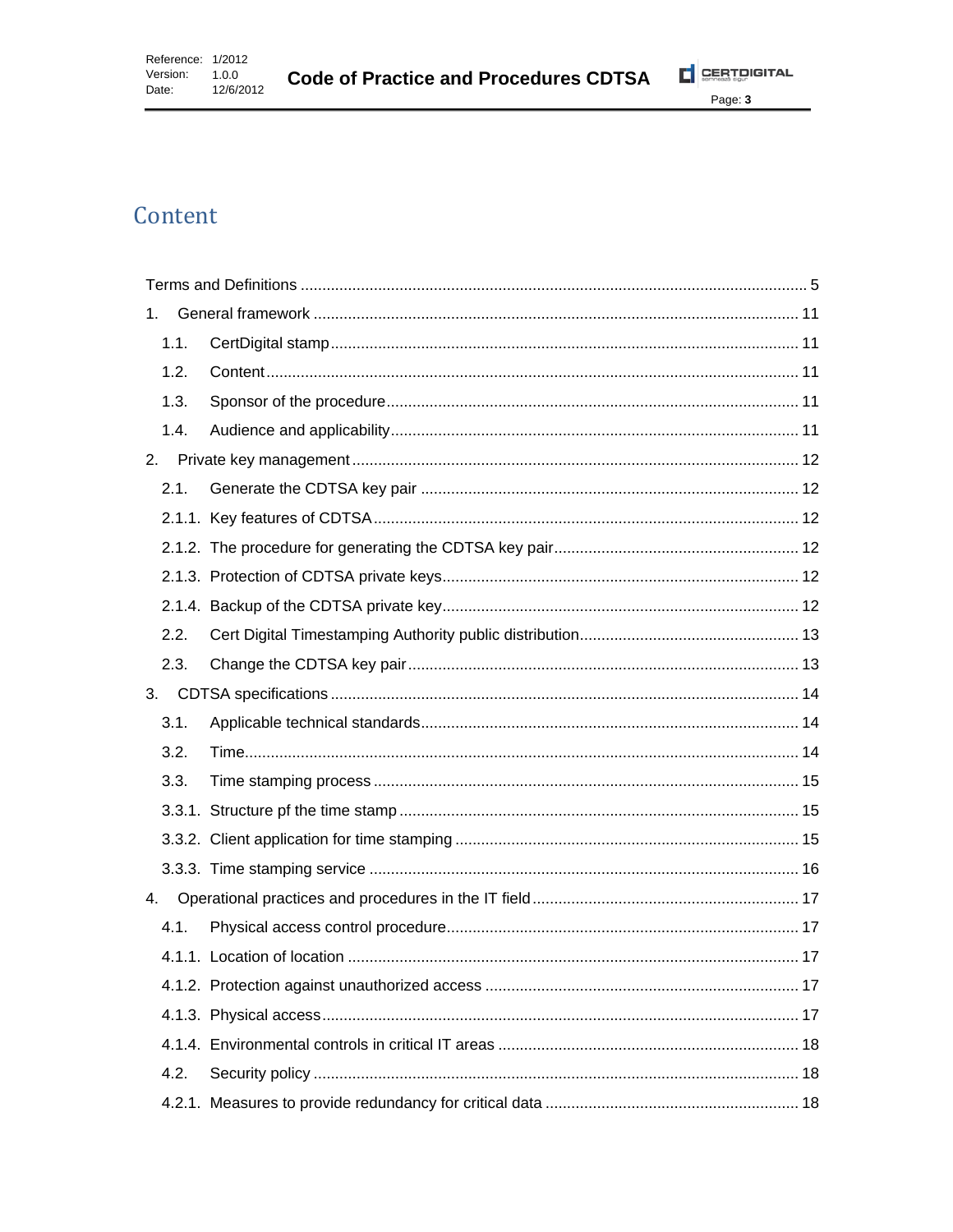| Reference: 1/2012<br>Version:<br>Date: | 1.0.0<br><b>Code of Practice and Procedures CDTSA</b><br>12/6/2012          | <b>CERTDIGITAL</b><br>Page: 4 |
|----------------------------------------|-----------------------------------------------------------------------------|-------------------------------|
|                                        |                                                                             |                               |
|                                        |                                                                             |                               |
| 4.3.                                   |                                                                             |                               |
|                                        |                                                                             |                               |
|                                        |                                                                             |                               |
|                                        | 4.3.3. Follow-up procedure for compromising the private key of the CDTSA 21 |                               |
| 4.4.                                   |                                                                             |                               |
|                                        |                                                                             |                               |
|                                        |                                                                             |                               |
|                                        |                                                                             |                               |
| 4.5.                                   |                                                                             |                               |
|                                        |                                                                             |                               |
|                                        |                                                                             |                               |
| 4.6.                                   |                                                                             |                               |
|                                        |                                                                             |                               |
|                                        |                                                                             |                               |
| 4.7.                                   |                                                                             |                               |
|                                        |                                                                             |                               |
|                                        |                                                                             |                               |
|                                        |                                                                             |                               |
| 4.8.                                   |                                                                             |                               |
|                                        | 4.8.1. Past experience, qualifications, experience and acceptance 33        |                               |
|                                        |                                                                             |                               |
|                                        |                                                                             |                               |
|                                        |                                                                             |                               |
|                                        |                                                                             |                               |
|                                        |                                                                             |                               |
|                                        |                                                                             |                               |
| 5.                                     |                                                                             |                               |
| 5.1.                                   |                                                                             |                               |
| 5.2.                                   |                                                                             |                               |
| 5.3.                                   |                                                                             |                               |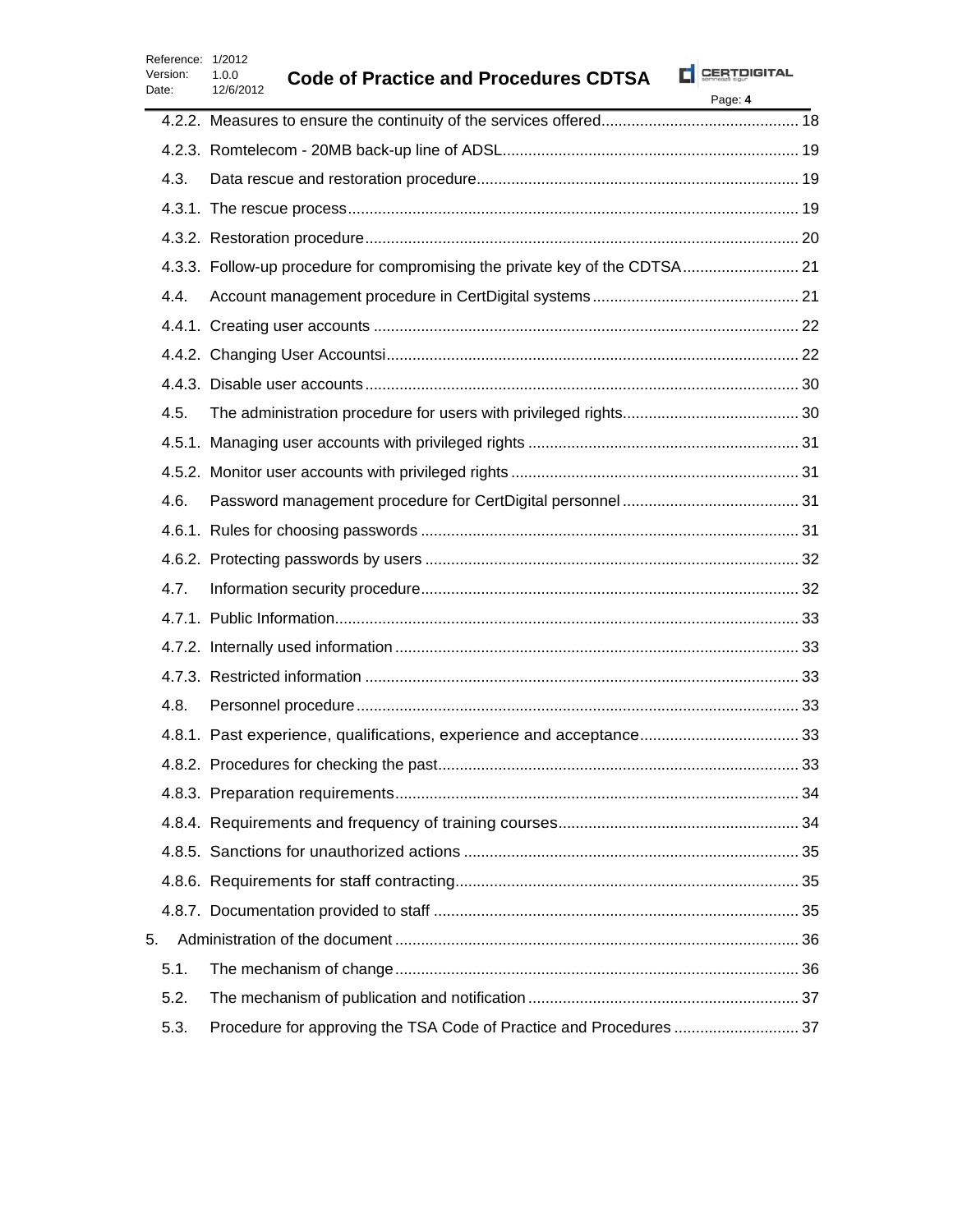# <span id="page-4-0"></span>**Terms and Definitions**

| Access                                         | The possibility of using an information resource<br>based on an acquired right                                                                                                                                                     |
|------------------------------------------------|------------------------------------------------------------------------------------------------------------------------------------------------------------------------------------------------------------------------------------|
| Administrator                                  | User who is authorized to use accounts administrative<br>or privileged to perform their service duties.<br>Generally, the administrator has the right to manage<br>other types of users.                                           |
| Employee                                       | Any person who has a commitment relationship<br>with CertDigital under a signed employment<br>contract.                                                                                                                            |
| Conformity audit                               | Periodic review performed on certain processes,<br>which establish the degree of compliance with the<br>required standards                                                                                                         |
| Authentication                                 | Validating the identity of a user or entity. The<br>authentication process verifies whether the entity is<br>the one claiming to be and, depending on the result<br>obtained, whether or not access to the requested<br>resources. |
| <b>Certification Authority</b>                 | Reliable institution issuing certificates eligible<br>applications. For this process, the Certifying Authority<br>checks the information specified by the applicant in<br>the application for certificate issuance.                |
| <b>Registration Authority</b>                  | Institution that is responsible for identifying and<br>authenticate the subject of a certificate                                                                                                                                   |
| Request for<br>issuance<br>of a<br>certificate | Electronic document containing details of the<br>certificates to be created by the Certification<br>Authority and registered<br>by the<br>Registration<br>Authority                                                                |
| Certificate                                    | Data collection in electronic form proving the link<br>between electronic signature verification data and a<br>person, confirming the identity of that person                                                                      |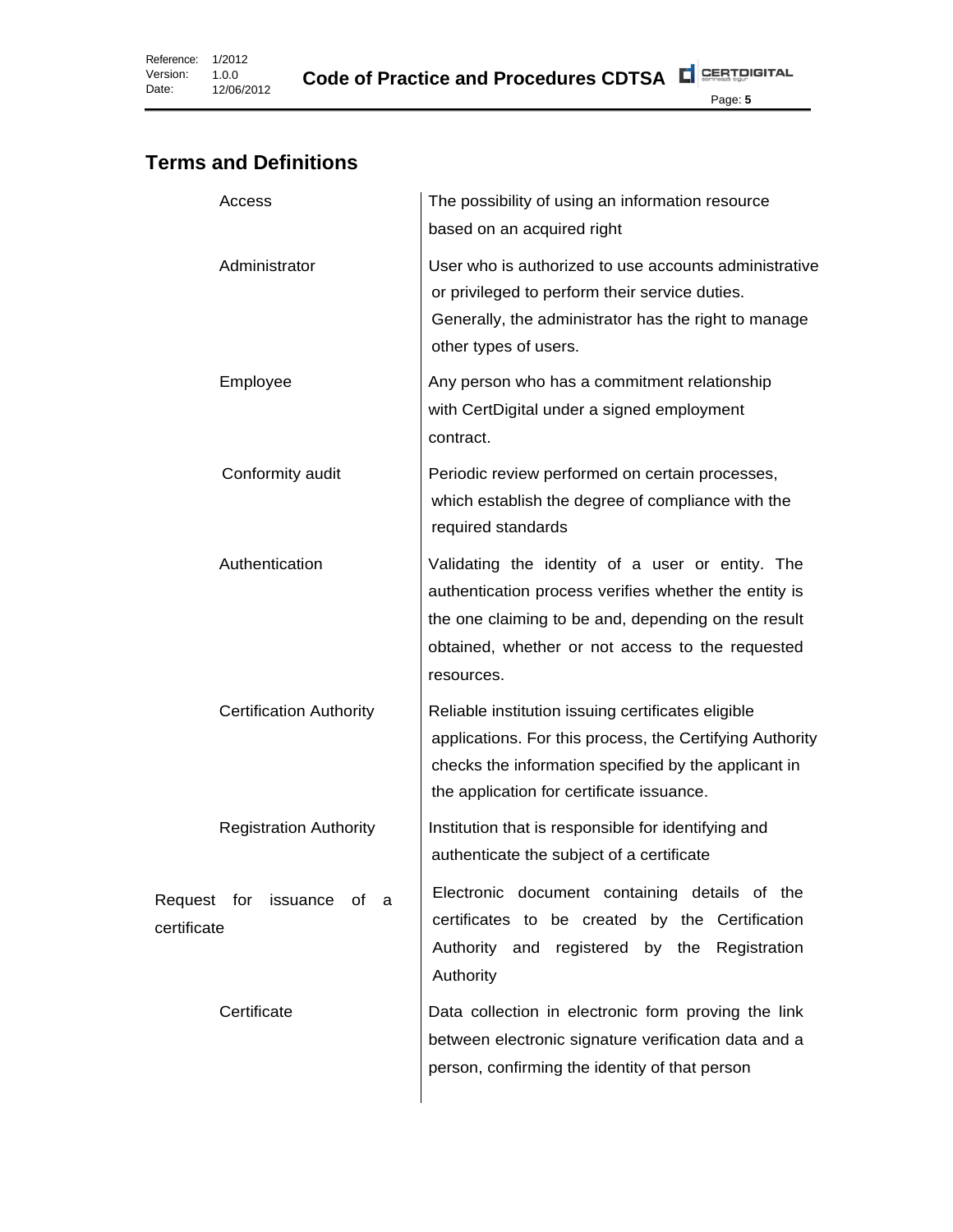| <b>Qualified certificate</b>       | Certificate issued by a certification service provider<br>under the conditions stipulated in art. 18 of Law no.<br>455/2001 on electronic signature                                                                                       |
|------------------------------------|-------------------------------------------------------------------------------------------------------------------------------------------------------------------------------------------------------------------------------------------|
| Digital certificate                | Identification form the electronics used to authenticate<br>and certify a user's identity when remote accessing<br>resources.                                                                                                             |
| Certificate revoked                | Public Key Certificate included in the Certificate<br><b>Revocation List</b>                                                                                                                                                              |
| Valid certificate                  | Public Key Certificate issued by an Authority<br>Certification, accepted by the applicant and not<br>subjected to the revocation process                                                                                                  |
| Private key                        | A unique digital code generated by a hardware and /<br>or specialized software device. In the context of<br>digital signatures, the private key is the data for the<br>creation of the electronic signature, as they appear in<br>the law |
| Public key                         | Digital ID, the private key pair required to verify the<br>electronic signature. In the context of the digital<br>signature, the public key represents the verification<br>data of the electronic signature, as they appear in the<br>law |
| Code of Practice and<br>Procedures | Document regulating the certification service<br>delivery activity                                                                                                                                                                        |
| Contributor                        | Any person who has a commitment relationship with<br>CertDigital on the basis of a collaboration agreement<br>signed between CertDigital and CertDigital or<br>between CertDigital and the company for which the<br>person works          |
| Compromise                         | A violation of a security policy that leads to Loss of<br>control over sensitive information                                                                                                                                              |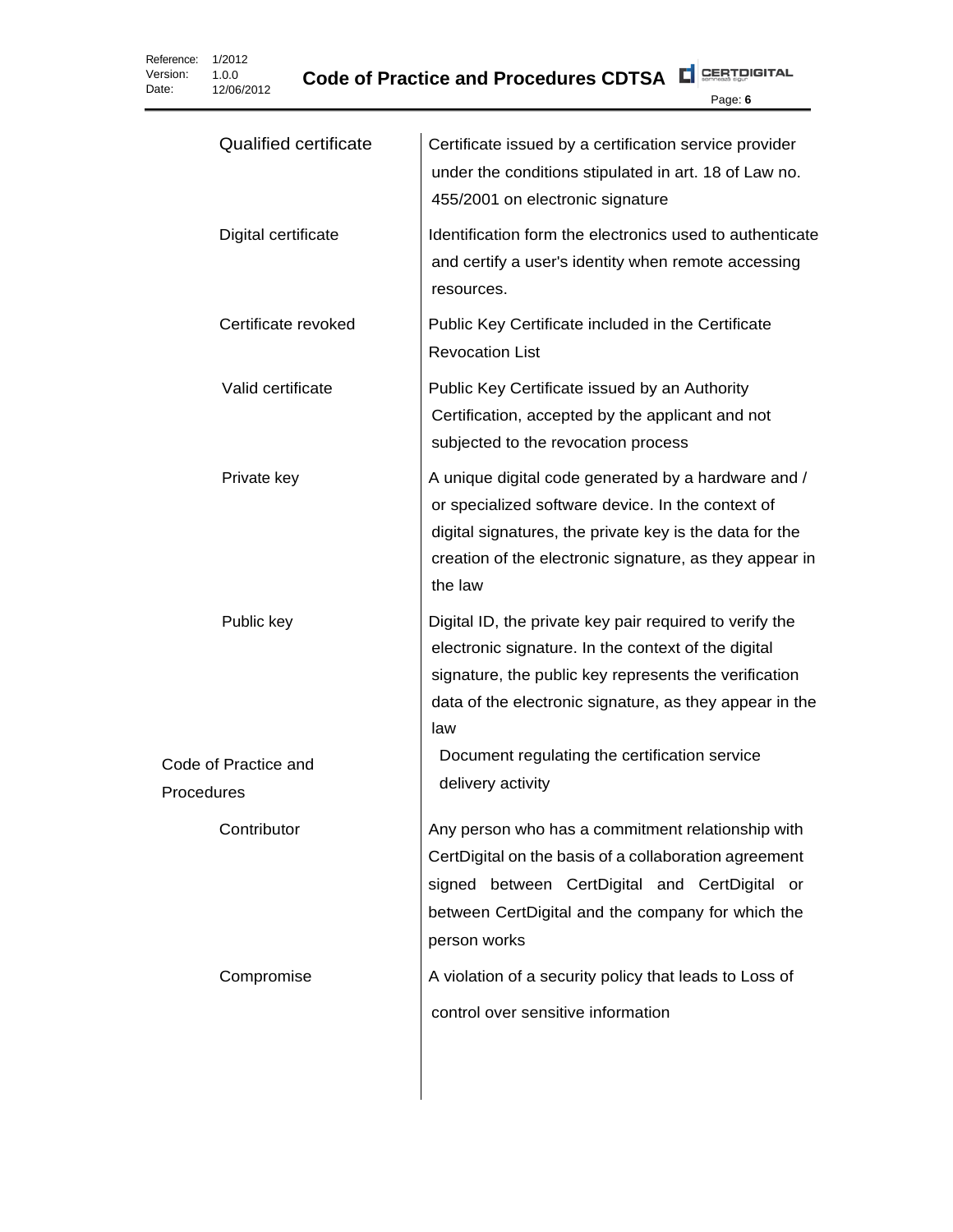Reference: 1/2012 Version: Date: 1.0.0 12/06/2012

**CERTOIGITAL Code of Practice and Procedures CDTSA**

Page: **7** Privacy **It is a security principle that restrains data access only** to authorized persons. Access control Limiting and verifying access to systems Information technology to eliminate their unauthorized use Encryption Transforming clear text into encrypted text to hide the content of information to prevent unauthorized modification and use. Data in electronic form  $\Box$  Representations of the information in a form Conventional, appropriate for the creation, processing, transmission, receipt or storage by electronic means Device for creating electronic signature Software systems and / or hardware configurations, used to implement electronic signature creation data Entity **Term used to describe a customer.** For example, an entity may be a company, a trust, or an individual Extensions Extension fields in X.509 v.3 certificates Firewall  $\vert$  It is a piece of equipment or a set of equipment configured to provide filtering, encryption or trafficking between different security domains based on predefined rules Certification service provider **Trusted authority that provides services for creating**, signing and issuing certificates Key generator **Cryptographic equipment used to generate** Cryptographic keys Hash-code Function that returns the fingerprint of an electronic document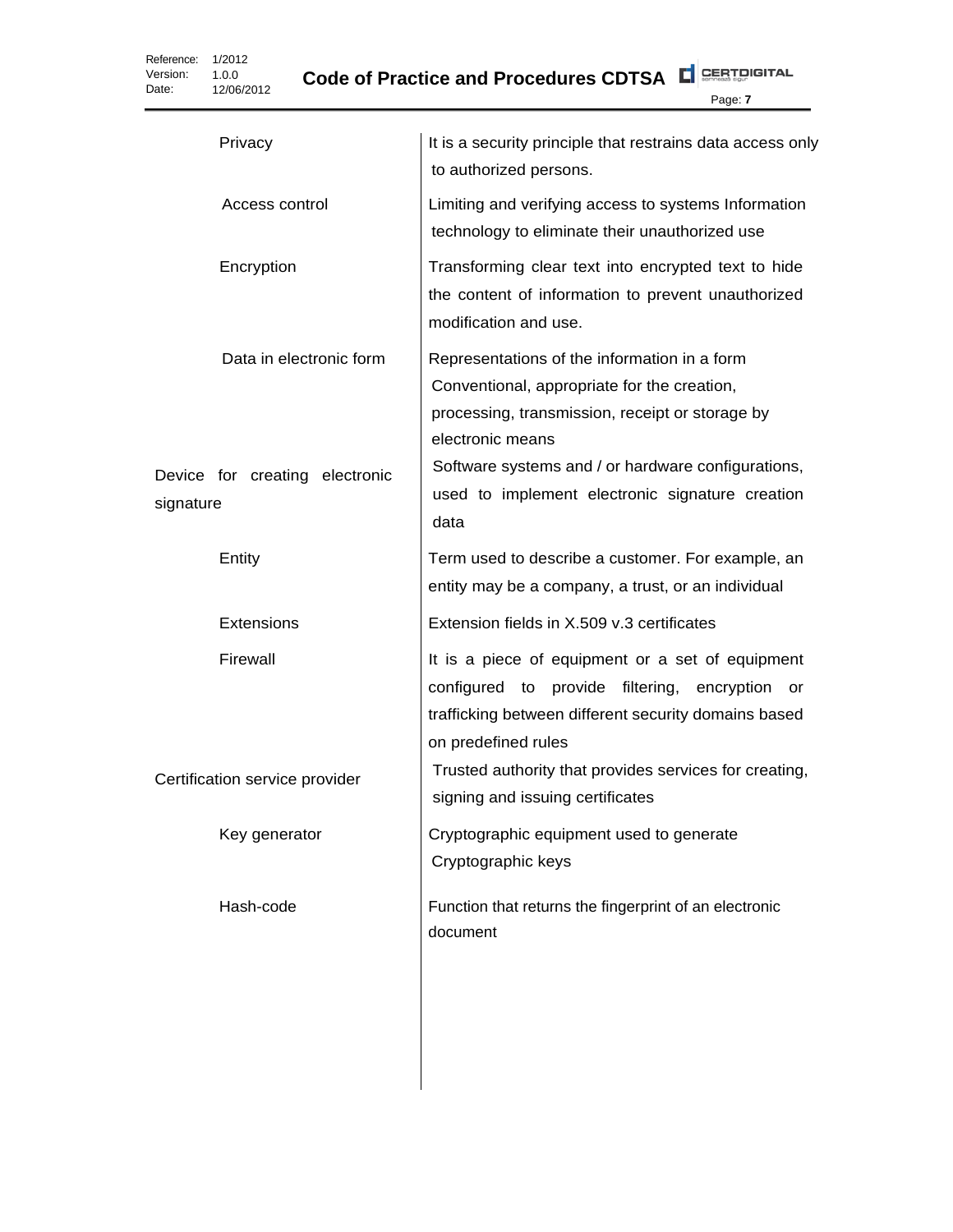**Code of Practice and Procedures CDTSA**

| <b>HTTPS</b>                                     | HTTP-like<br>client-to-server<br>An<br>communication<br>protocol that allows web pages to be viewed in a<br>secure way based on the encryption of the<br>information transmitted by the server and decryption<br>by the client, using the server certificate accepted at<br>the initiation of the connection.<br>Accidentally or intentionally triggered event that                                                                                                                                                                                                                                                                                               |
|--------------------------------------------------|-------------------------------------------------------------------------------------------------------------------------------------------------------------------------------------------------------------------------------------------------------------------------------------------------------------------------------------------------------------------------------------------------------------------------------------------------------------------------------------------------------------------------------------------------------------------------------------------------------------------------------------------------------------------|
| Information Security Incident                    | alters information and/or equipment and causes<br>partial or complete loss of confidentiality/integrity of<br>information or unavailability.                                                                                                                                                                                                                                                                                                                                                                                                                                                                                                                      |
| Integrity                                        | A security principle that ensures that information and<br>information systems are not changed accidentally or<br>intentionally.                                                                                                                                                                                                                                                                                                                                                                                                                                                                                                                                   |
| Internet<br><b>List of Canceled Certificates</b> | It is a multitude of computers connected in a global<br>network that allows data sharing (from academic<br>institutions, research institutes, private companies,<br>government agencies, individuals, etc.) that can be<br>accessed remotely<br>Document issued at certain time intervals specifying<br>certificates that have been revoked or suspended<br>before expiry of the period of validity. The<br>information specified in this list includes the name of<br>the issuer, the date of publication, the date of the<br>next update, the serial numbers of the revoked or<br>suspended certificates and the reasons why they<br>were revoked or suspended. |
| Hardware security mode                           | Hardware equipment controlled by software that<br>performs<br>cryptographic<br>(including<br>operations<br>encryption and decryption)                                                                                                                                                                                                                                                                                                                                                                                                                                                                                                                             |
| Distinct name (ND)                               | Information group of an entity that makes up a<br>distinctive name distinguishing itself from other<br>similar entities                                                                                                                                                                                                                                                                                                                                                                                                                                                                                                                                           |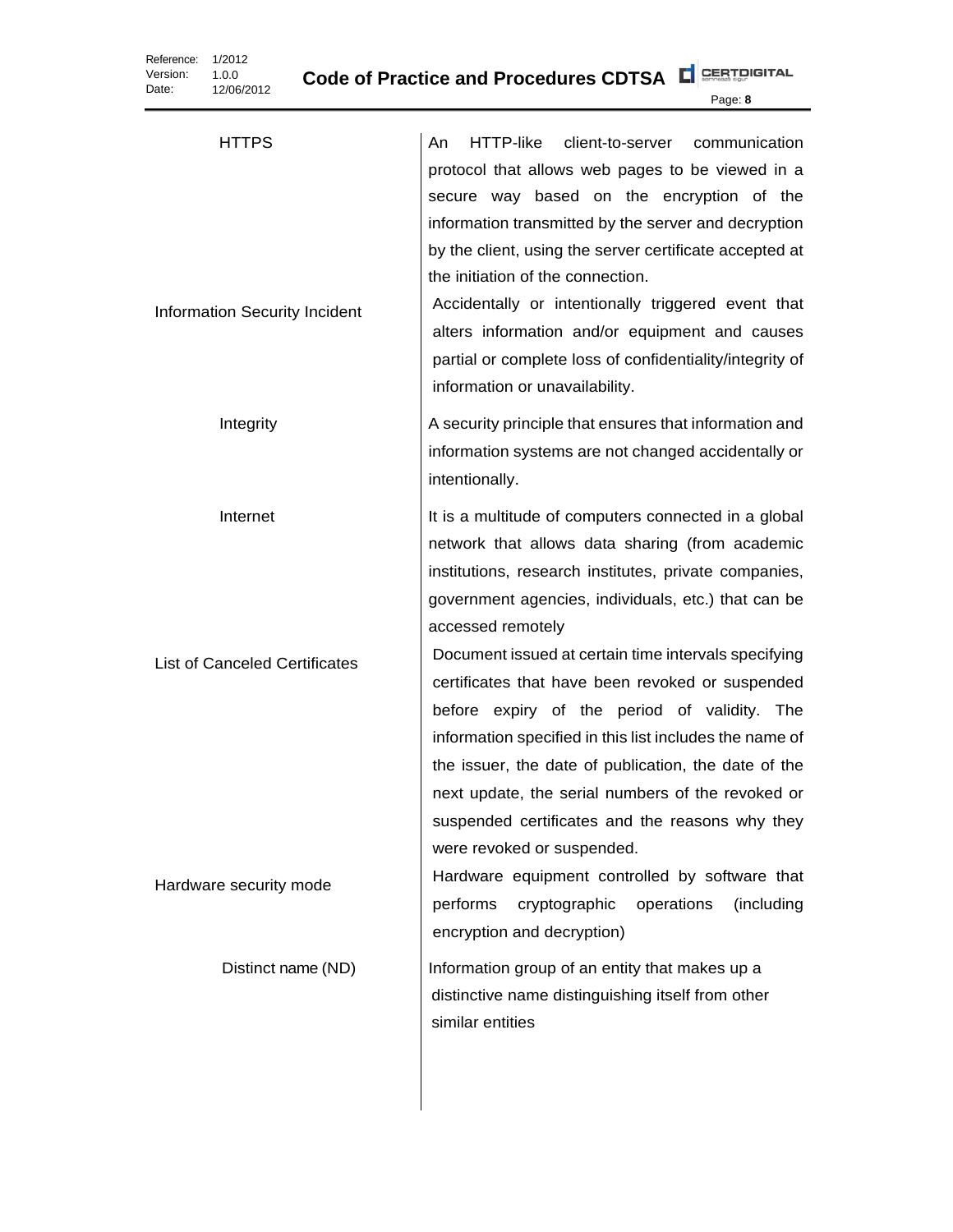|                                    | Web page                                              | Electronic document available through the Internet                                                                                                                                                                                                                                       |
|------------------------------------|-------------------------------------------------------|------------------------------------------------------------------------------------------------------------------------------------------------------------------------------------------------------------------------------------------------------------------------------------------|
|                                    | Pair of keys                                          | A complementary pair of encryption keys generated<br>by the Certification Authority and formatted in a<br>private key and a public key. The public key is<br>distributed in a certificate issued by the Certification<br>Authority                                                       |
|                                    | Pair of asymmetric keys                               | Pair of keys in a relationship where the private key<br>defines the private transformation and the public key<br>defines the public transformation.                                                                                                                                      |
|                                    | Password                                              | Unique character string associated with a user in<br>order to validate their identity.                                                                                                                                                                                                   |
|                                    | Period of validity                                    | The period between the date of entry into force of the<br>certificate and the expiry date or the date when it is<br>revoked                                                                                                                                                              |
|                                    | <b>Trusted person</b>                                 | Permanent or temporary employee of the organization<br>owning trusted infrastructure management rights<br>within the organization                                                                                                                                                        |
|                                    | PKI                                                   | Public Key Infrastructure                                                                                                                                                                                                                                                                |
|                                    | <b>PKCS</b><br>(Public-Key<br>Cryptography Standards) | Cryptography standard for public keys                                                                                                                                                                                                                                                    |
|                                    | PKCS#10                                               | The standard syntax for certificate applications and<br>public key encryption standard # 10, developed by<br>RSA Security Inc.<br>The policy behind CertDigital's approach to issues                                                                                                     |
| <b>Information Security Policy</b> |                                                       | related to Information Security Management.                                                                                                                                                                                                                                              |
|                                    | Security of Information                               | Confidentiality, integrity and availability of information<br>and assurance of authenticity, responsibility, non-<br>repudiation and accuracy of information in order to<br>ensure business continuity, minimize risks and<br>maximize operational profit and business<br>opportunities. |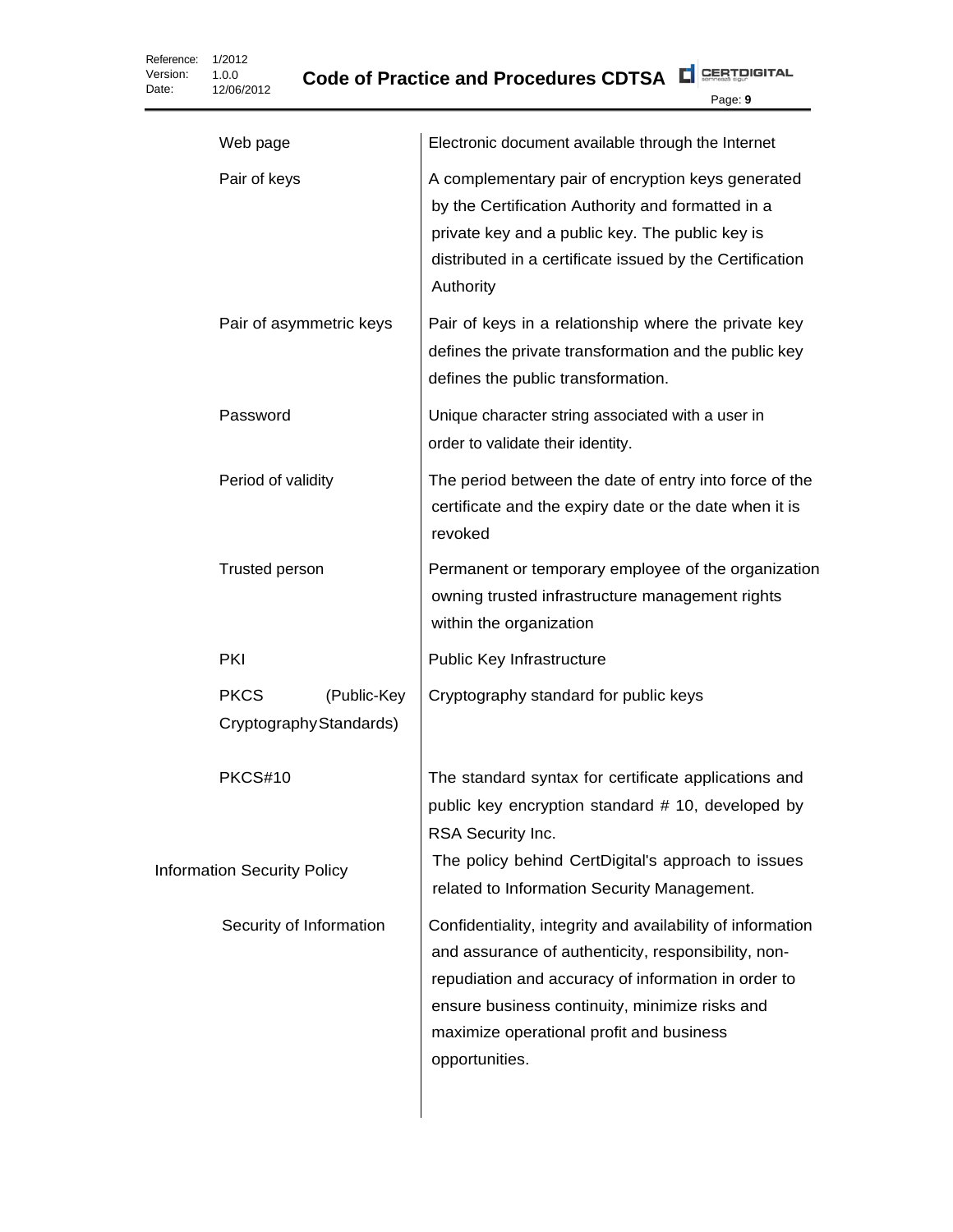**Code of Practice and Procedures CDTSA**

| Signatory                                  | The person specified as the subject of the certificate<br>holding the private key of the public key in the<br>certificate.                                                                                                                                           |
|--------------------------------------------|----------------------------------------------------------------------------------------------------------------------------------------------------------------------------------------------------------------------------------------------------------------------|
| Electronic signature                       | Attached electronic data group or logically associated<br>with other electronic data and serving as the<br>identification method                                                                                                                                     |
| SHA-1                                      | Secure hash-code algorithm                                                                                                                                                                                                                                           |
| <b>Intrusion Detection</b><br>System (IDS) | System used to detect unapproved access in a<br>network or workstation.                                                                                                                                                                                              |
| Asymmetric signature<br>system             | A system based on asymmetric techniques in which<br>private transformation is used for signing and public<br>transformation is used for verification.                                                                                                                |
| <b>SSL</b>                                 | Private communication channel between a WEB<br>server and client browser                                                                                                                                                                                             |
| User                                       | A certification service user who, based on a contract<br>with a certification service provider, hereinafter<br>referred to as a provider, has a key public key public<br>key pair and has a proven identity through a digital<br>certificate issued by that provider |
| <b>CDTSA</b>                               | Cert Digital Time Stamping Authority                                                                                                                                                                                                                                 |
| TSS                                        | <b>Time Stamping Service</b>                                                                                                                                                                                                                                         |
|                                            |                                                                                                                                                                                                                                                                      |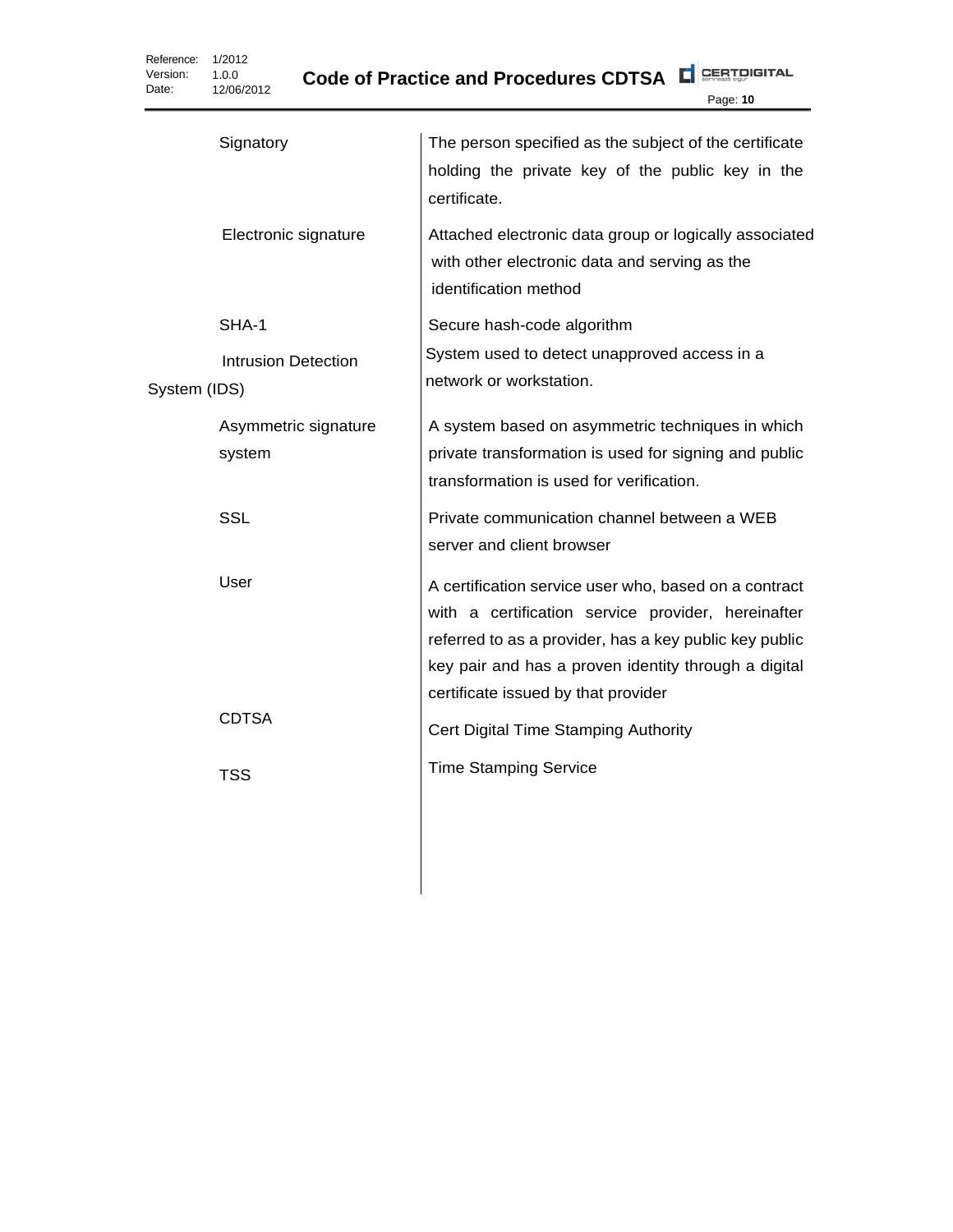# <span id="page-10-0"></span>**1. General framework**

# <span id="page-10-1"></span>**1.1. CertDigital stamp**

CertDigital is the registered stamp of S.C. Centrul de Calcul S.A. to provide certification and time stamping services. Every time CertDigital refers to the contents of this document, those references involve the Centrul de Calcul S.A..

# <span id="page-10-2"></span>**1.2. Content**

The "CDTSA Code of Practice and Procedures" defines the practices and working procedures implemented by S.C. Calculation Center S.A. (Hereinafter referred to as "CertDigital") in the provision of time stamping services operated under the name of "Cert Digital Time Stamping Authority" (CDTSA) in accordance with the applicable legal provisions.

# <span id="page-10-3"></span>**1.3. Sponsor of the procedure**

The current document is under the sponsorship of CertDigital.

# <span id="page-10-4"></span>**1.4. Audience and applicability**

The scope of the TSA Code of Practice and Procedures includes all CertDigital Certification and Time Marking Services subscribers, subscribers, distributors, or other contracting parties.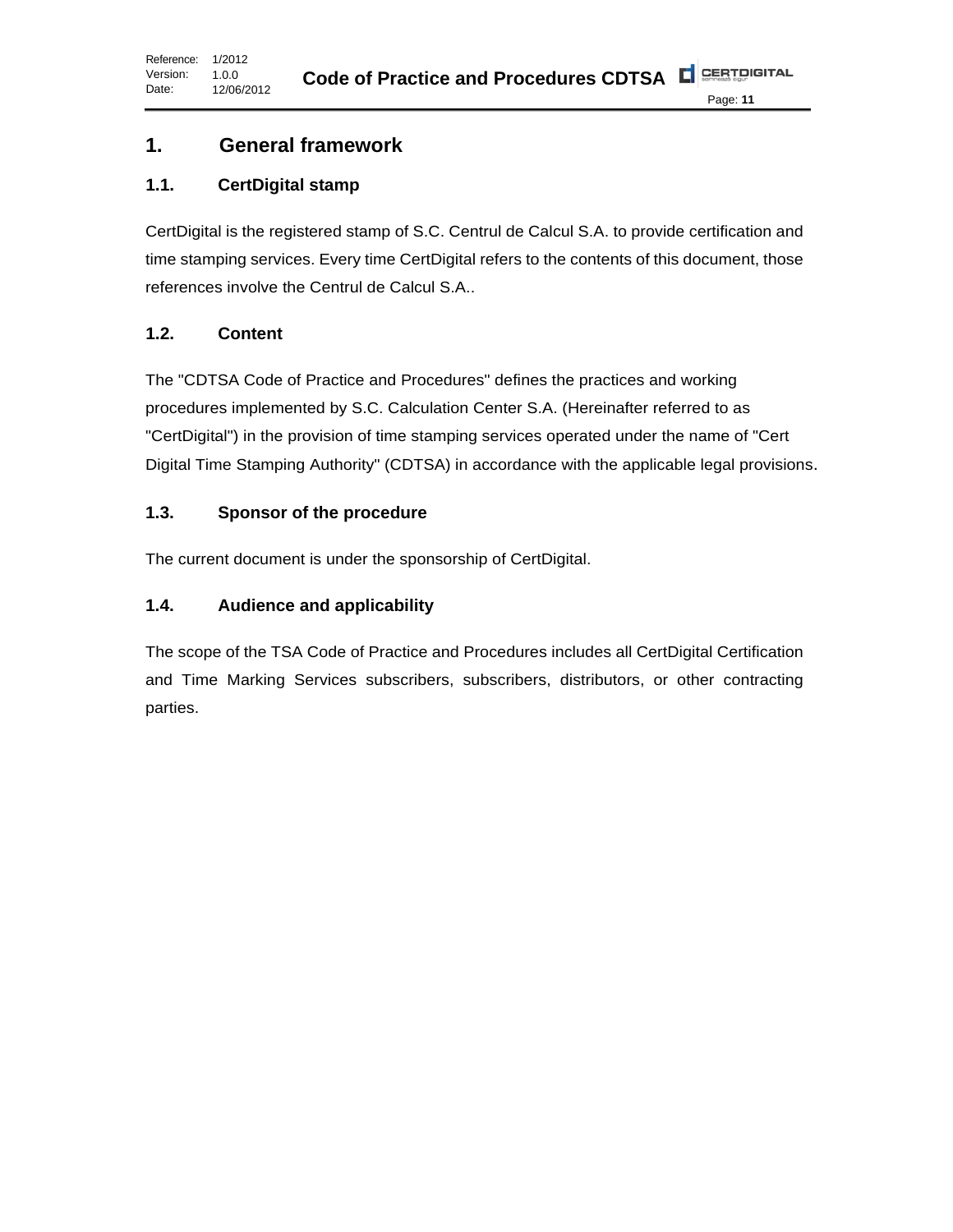# <span id="page-11-0"></span>**2. Private key management**

#### <span id="page-11-1"></span>**2.1. Generate the CDTSA key pair**

#### <span id="page-11-2"></span>**2.1.1. Key features of CDTSA**

The CDTSA key pair is generated using the RSA algorithm and its size is 1024 bits, the electronic signature being made in combination with the SHA-1 cryptographic summary.

#### <span id="page-11-3"></span>**2.1.2. The procedure for generating the CDTSA key pair**

The CDTSA key pair is generated at the CertDigital location by the System Administrator and in the presence of the CertDigital department head supervising the entire procedure. Key generation is done on a hardware security device (HSM) in accordance with FIPS 140- 2. The private key is permanently stored on this device and is not available outside of the device in unencrypted form.

Both the CertDigital department manager and the administrator will record and sign the operations performed during the key pair generation. Records are kept for audit purpose.

#### <span id="page-11-4"></span>**2.1.3. Protection of CDTSA private keys**

The storage of the CDTSA private keys is carried out by means of FIPS 140-2 on secured equipment, certified to comply with the provisions of Law no. 455/2001 on electronic signature and cannot be falsified. To prevent any unauthorized access or tampering of sensitive information, CertDigital implements appropriate, periodically reviewed controls to ensure proper operation.

#### <span id="page-11-5"></span>**2.1.4. Backup of the CDTSA private key**

Cert Digital Time Stamping Authority is part of CertDigital's trustworthy chain as a subauthority of Cert Digital Non-Repudiation CA Class 4. CertDigital keeps a copy of the root keys and all sub-authorizations, backed up and maintained as specified in the Code of Practice and Procedures. The CDTSA key prerequisite is not maintained in backup, in case of emergency procedures, it will be regenerated, the corresponding certificate being revoked and published in the crl.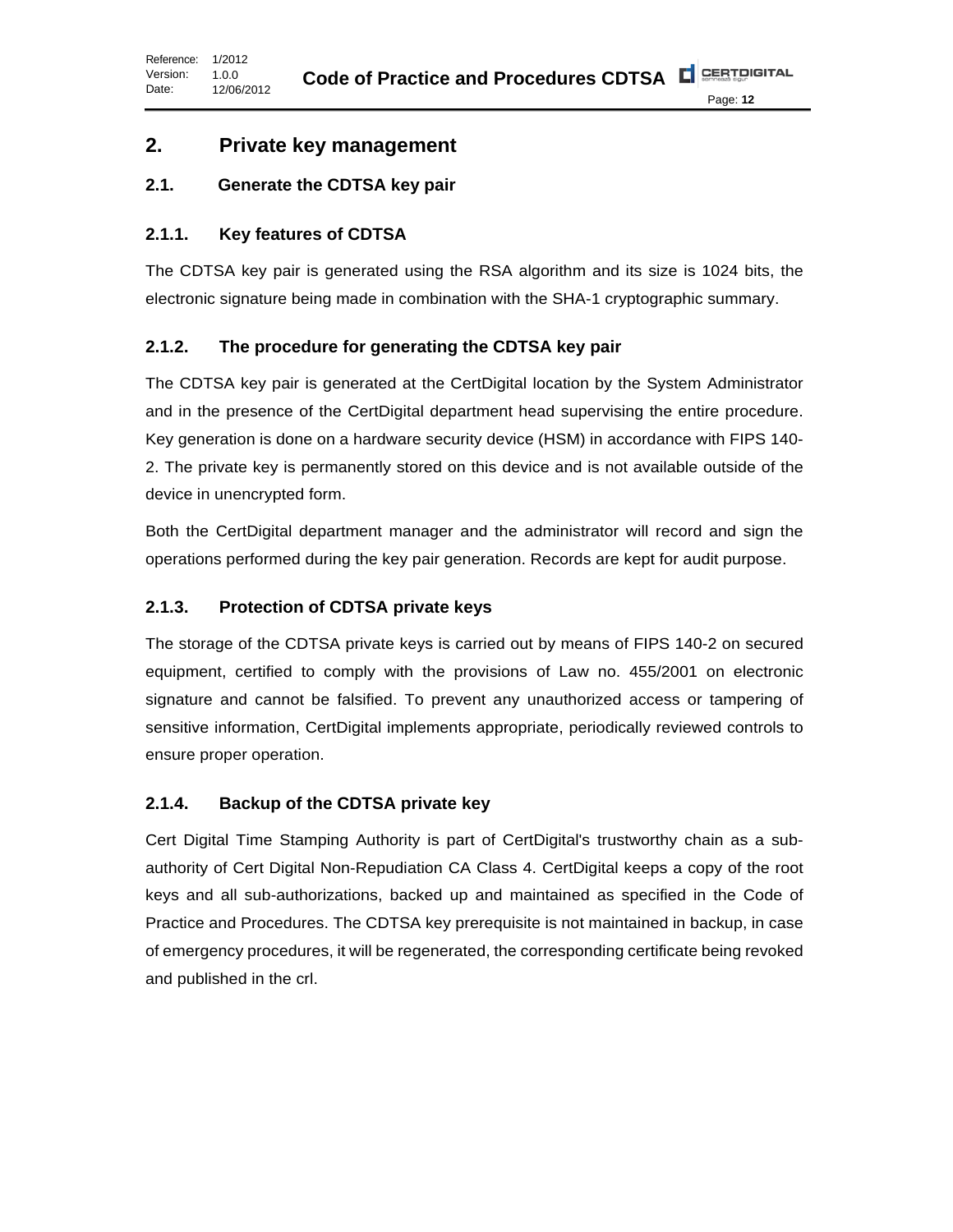#### <span id="page-12-0"></span>**2.2. Cert Digital Time Stamping Authority public distribution**

Private Key certificates used for signing time stamps by the CDTSA are available on the www.certdigital.ro website in the Trust / Chain section.

#### <span id="page-12-1"></span>**2.3. Change the CDTSA key pair**

The validity period of the certificate for the CDTSA private key is 2 years. At least 30 days before the CDTSA certificate expires, a new pair of keys and a new certificate will be generated. The CDTSA key pair will be changed to any revocation of the certificate, regardless of the reason for the revocation.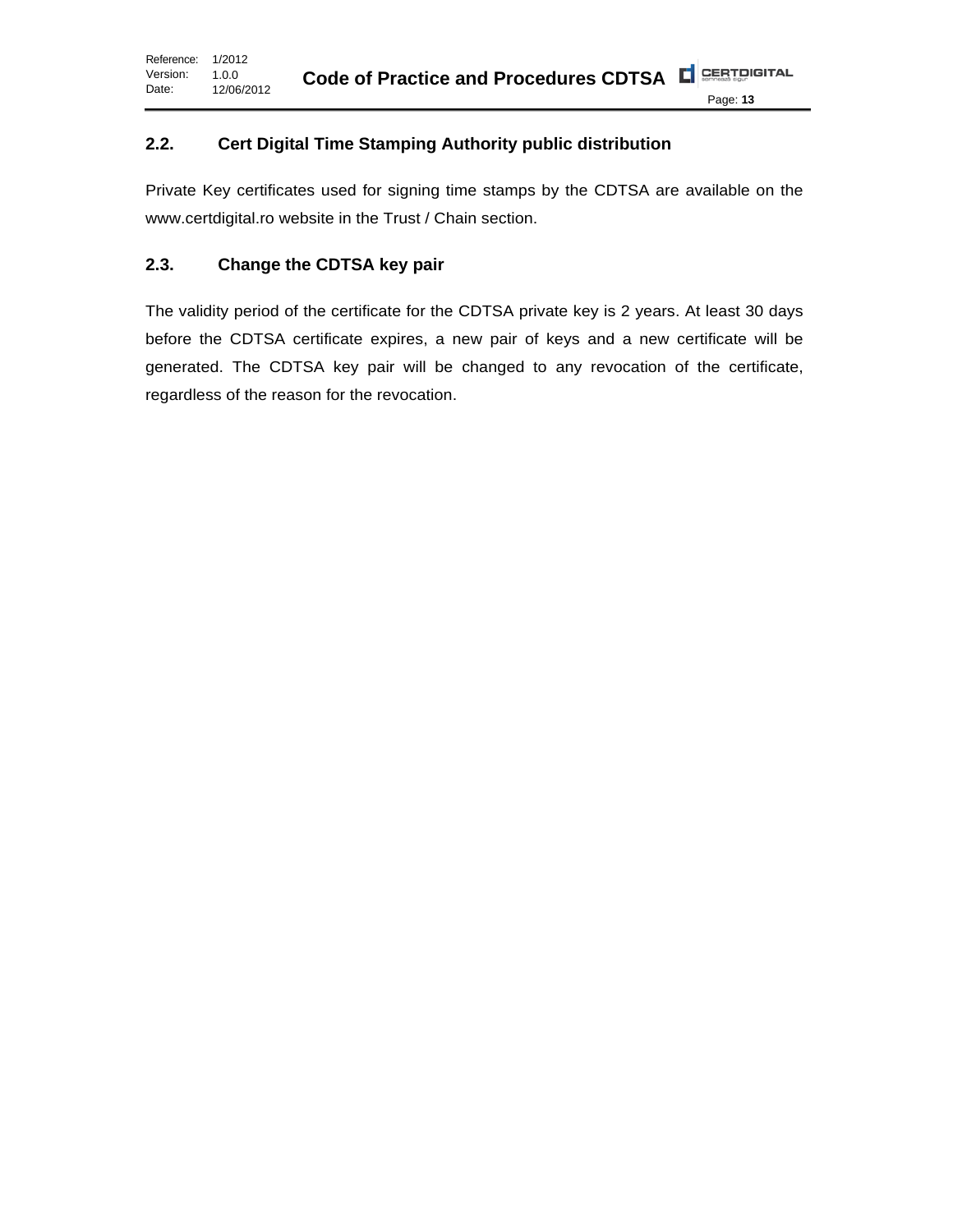# <span id="page-13-0"></span>**3. CDTSA specifications**

# <span id="page-13-1"></span>**3.1. Applicable technical standards**

The timestamp structure is in compliance with SR ETSI TS 101 861 V1.2.1: 2005 Timeline Stamp Protocol (TSP): IETF RFC 3161.

Timeliness policy was created based on SR ETSI TS 102 023 V1.2.1: 2005 Electronic signatures and infrastructures (ESI). Policy requirements for time stamping authorities.

The digital certificate profile issued for Digital Time Stamping Authority honors the IETF recommendations in RFC 3161 and RFC 2459, Internet X.509 Public Key Infrastructure Certificate.

The Security Hardware Module (HSM) used in the CDTSA complies with the NIST FIPS 140-2 Security Requirements for Cryptographic Modules.

In creating the electronic signature of time stamps, the IETF RFC 2630 Cryptographic Message Syntax.

Timestamp time format is in accordance with IETF RFC 3339, Date and Time on the Internet: Timestamps.

The SHA-1 algorithm is defined in FIPS Pub 180-2, Secure Hash Standard. The MD5 algorithm is defined in RFC 1321, The MD5 Message-Digest Algorithm. The RIPEMD-160 algorithm is defined in ISO / IEC 10118-3, Hash-functions - Part 3: Dedicated hashfunctions.

The sha1WithRSAEncryption algorithm is defined in IETF RFC2437 - PKCS # 1: RSA Cryptography Specifications Version 2.0.

Security Management CDTSA is provided according to ISO 27001: 2005, Information technology - Security techniques --

Information security management systems - Requirements and ISO 27002, Information technology - Security techniques - Code of practice for information security management.

# <span id="page-13-2"></span>**3.2. Time**

The application serving the CDTSA permanently checks synchronization of the local time server with the time base represented by the computer system meant to provide the official time of Romania.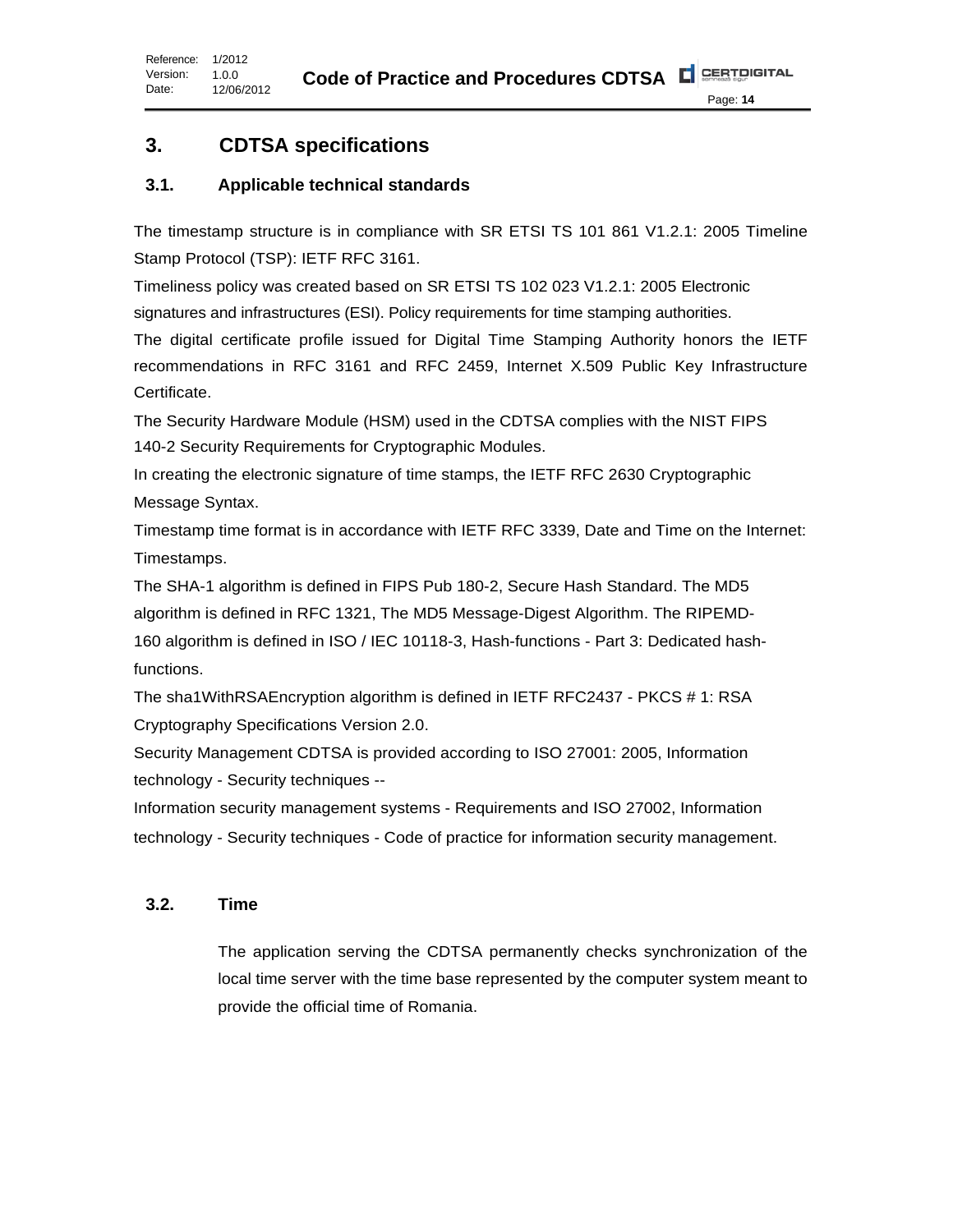Synchronization with the time source is permanently monitored and any nonsynchronization is immediately signaled to the administrators. The software application that emits the time stamps is made in such a way that any non-synchronization that goes beyond the assumed precision of stopping stamping. However, if it is found that time stamps have been issued that violate the assumed accuracy, both the subscribers who have received those marks and the surveillance authority are notified.

#### <span id="page-14-0"></span>**3.3. Time stamping process**

#### <span id="page-14-1"></span>**3.3.1. Structure of the time stamp**

The structure of the time stamp complies with the legal norms in force at the date of publication of the current version of this document, namely Law 451/2004 and Order 492/2009 with amendments and additions until the date of publication of this document.

In this regard, the time stamps includes:

- Imprint of the electronic image of the document at the time of stamping
- Information about the time stamping service provider as well as the authority that issued the time stamp (ex: DN[C,O,OU,CN], SERIAL)
- The temporal value of the mark

# <span id="page-14-2"></span>**3.3.2. Client application for time stamping**

CertDigital offers its customers free CertDigital Signer Timer. This software allows you to sign a document using a qualified certificate, temporarily mark this signature and check a signed pdf or p7s file.

Verification of the tracking file:

- Integrity of the document
- The validity of the qualified certified fingerprint for the signed document
- Integrity of the time stamp
- Validity of the trademark timestamp for the signed document
- The validity of the certificate with which the time stamp has been signed The CertDigital Signer application automatically creates the document

fingerprint that will be used in the process of generating the temporal mark by means of an algorithm that guarantees the uniqueness of the fingerprint against the electronic document and its state at the moment of the fingerprint generation. The fingerprint is a mathematical representation of the image and state of the document that cannot be used to reconstruct the original document.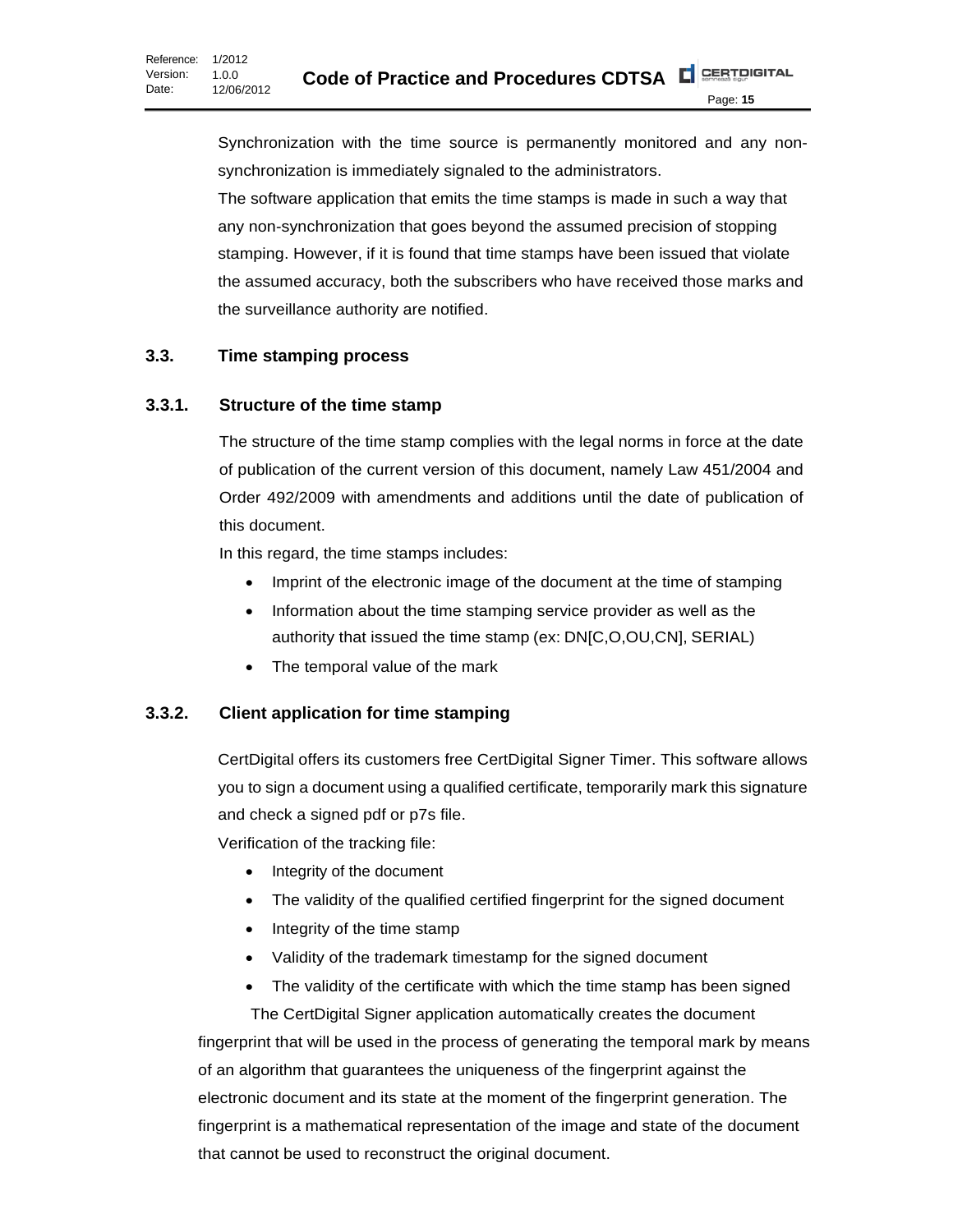Reference: 1/2012 Version: Date: 1.0.0 12/06/2012

Page: **16**

# <span id="page-15-0"></span>**3.3.3. Time stamping service**

Generating and delivering time stamps is done automatically through an online service. This service, referred to as TSS (Time Stamping Service), is responsible for processing time stamping requests, checking the structure of time stamping applications, generating the time stamp and delivering it to the customer. TSS is a service that can only be used on a logged-in basis, based on username and password.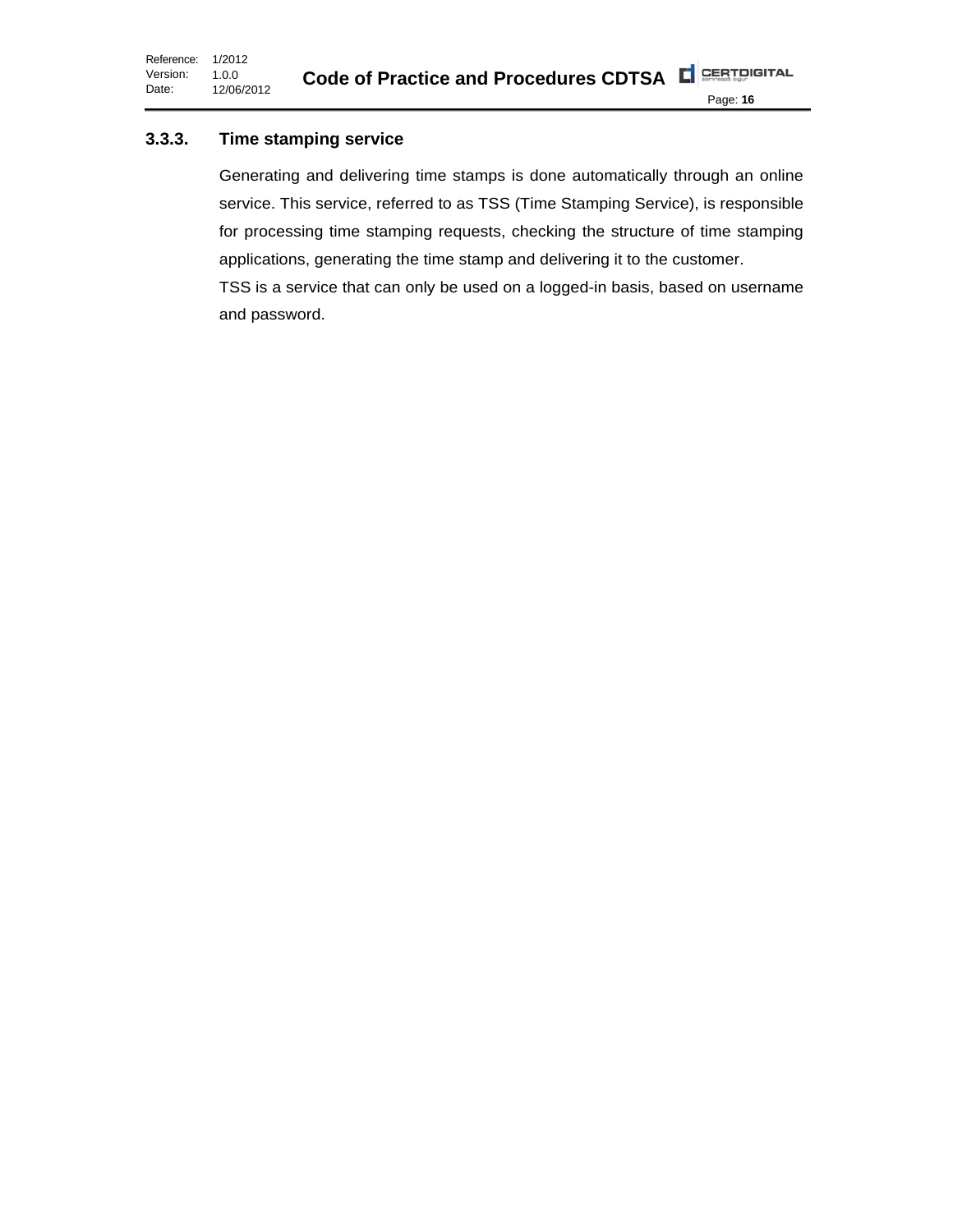# <span id="page-16-0"></span>**4. Operational practices and procedures in the IT field**

#### <span id="page-16-1"></span>**4.1. Physical access control procedure**

The rules on which access control measures are based start from the principle that all rights are generally restricted if there is no explicit approval or authorization in accordance with CertDigital policies and procedures.

#### <span id="page-16-2"></span>**4.1.1. Location of location**

CertDigital Headquarters is located in Tudor Vladimirescu Street, no. 17, Targu-Jiu, Gorj County.

#### <span id="page-16-3"></span>**4.1.2. Protection against unauthorized access**

The Certification Authority's office is equipped with an alarm and access control system (stand-alone DVR, surveillance cameras, access control, proximity reader, motion sensors, smoke and alarms).

CertDigital has entered into a contract with a specialized security firm to ensure the intervention of a crew within 6 minutes of receipt of the anti-burglary, fire or panic alarm.

The Certification Authorities' equipment room is additionally protected by a metallic antiburglary door, accessed by a magnetic card, by entering a security code and by operating a key, devices that only the system administrator and the CEO can act on.

#### <span id="page-16-4"></span>**4.1.3. Physical access**

The CertDigital management identifies the access rights required by employees and communicates these rights to the responsible staff for implementation in accordance with the procedures in force.

Access to the premises is based on the following rules:

- Every employee CertDigital has full access to his office;
- Throughout the duration of the program, each employee has access to all areas except the areas that the responsible manager has marked as restricted areas; Access rights for collaborators, consultants, cleaning staff, etc. Is only allowed in the areas where it is deployed activity. Access will be made by specifying the place and time required and will be approved by the responsible manager;
- Visitors are only allowed to access in reception areas and access to secured areas will be done only on the basis of a clearly defined need for the activity and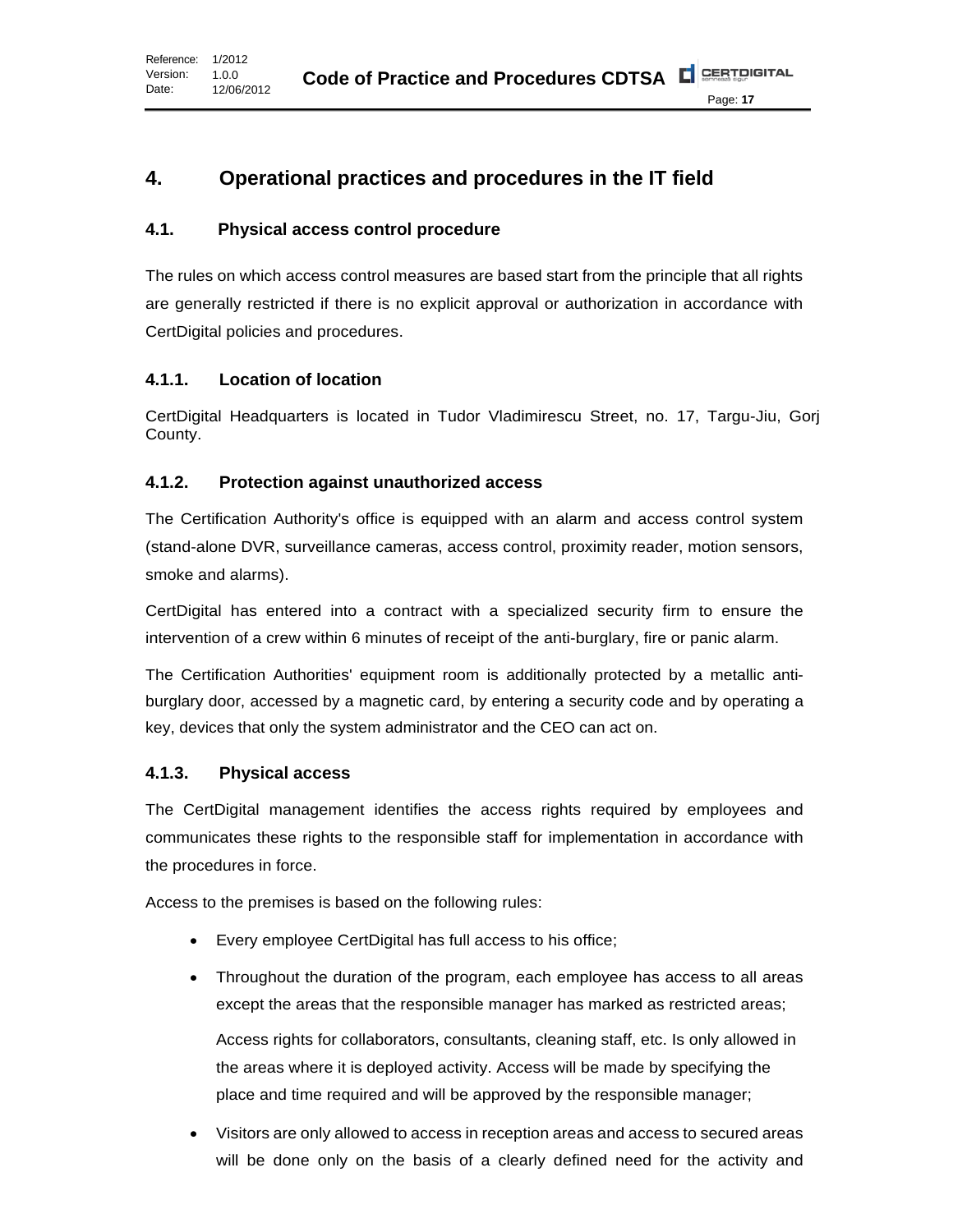permanent oversight of a CertDigital employee;

• IT staff issues recommendations on access rules for consultants and collaborators of each department who have a business relationship with third parties.

#### <span id="page-17-0"></span>**4.1.4. Environmental controls in critical IT areas**

The following measures were implemented to establish optimal conditions in critical IT areas:

- Air conditioning systems and rack mounted fans that provide optimal operating temperature for IT equipment;
- UPS equipment that serves all critical hardware devices in providing time stamping services: servers, HSM, router, firewall, internet switches and modems;
- Connection to a separate electrical grid to provide protection against overvoltage;
- To avoid possible threats (such as floods), the equipment is placed in a raised rack that is protected by a key lock.

Smoke detection systems and fire extinguishing systems.

#### <span id="page-17-1"></span>**4.2. Security policy**

The security measures implemented by CertDigital that ensure the timely marking activity in optimal conditions are shared in:

- measures to ensure redundancy for critical data;
- measures to ensure the continuity of the services offered;
- protective measures against the mistakes of the hired personnel;

#### <span id="page-17-2"></span>**4.2.1. Measures to provide redundancy for critical data**

Mirroring system for server hard drives: Data security is provided by systems based on RAID matrices Mirroring forms duplication of data providing protection against physical loss of information.

Time stamping clustering system: The server that hosts the time stamping service is set to work in clustering with another backup server, thus ensuring a high level of availability of services.

Systematic Backup Process: Time stamp data is saved and archived periodically in accordance with the provisions of the rescue and restoration procedure.

# <span id="page-17-3"></span>**4.2.2. Measures to ensure the continuity of the services offered**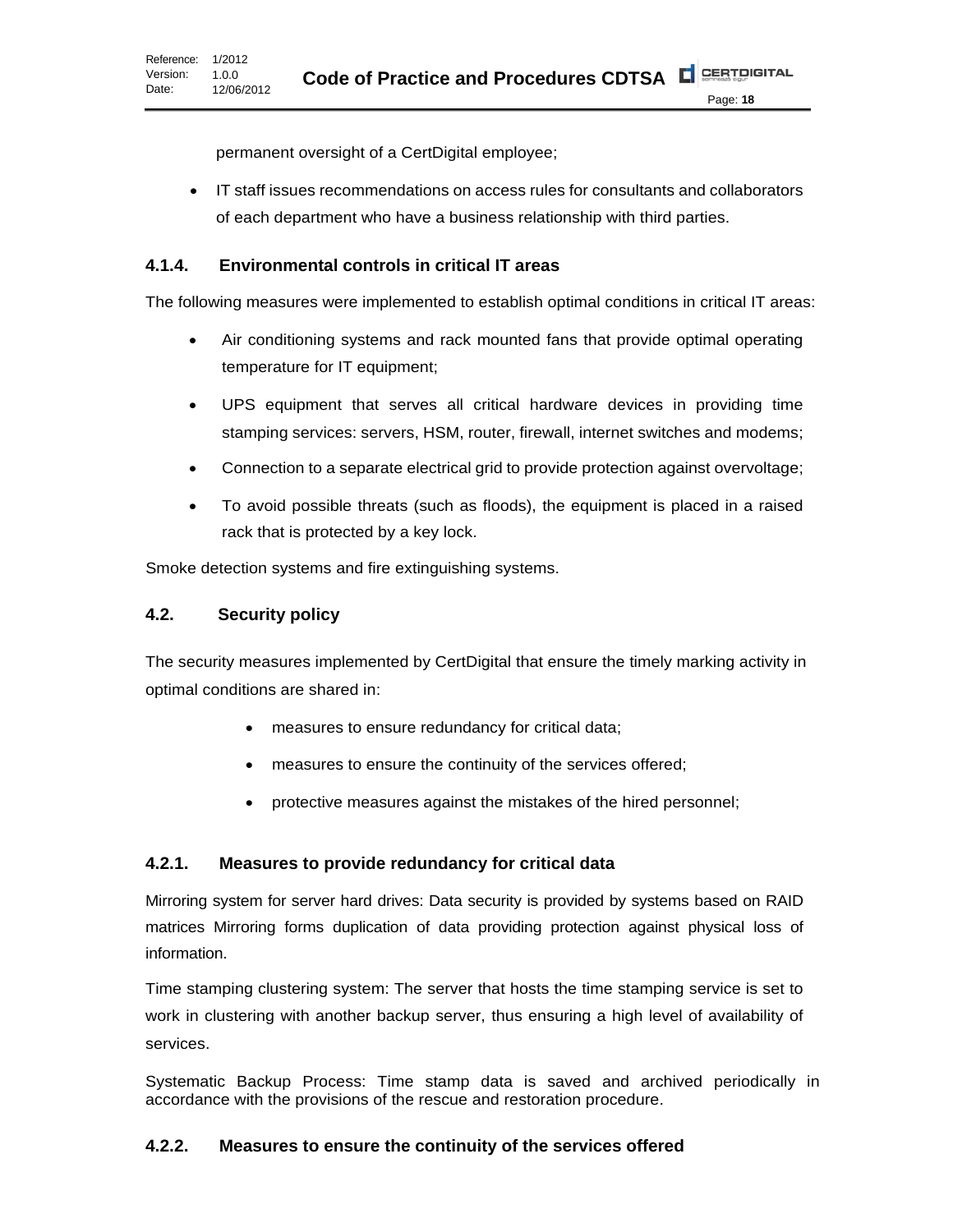In order to ensure continuity of services offered, CDTSA has an Internet connection through two lines provided by different providers, as follows:

- RDS 2 MB main fiber optic line guaranteed;
- Romtelecom 20MB back-up line of ADSL.

# <span id="page-18-0"></span>**4.2.3. Romtelecom - 20MB back-up line of ADSL**

Qualified staff in certification activities

The staff of the CDTSA is made up of qualified people with a wealth of professional experience and possessing certifications and diplomas.

The personnel involved in the CDTSA processes must provide proof of the fulfillment of the past requirements, qualifications and experience required to perform competently and satisfactorily the job responsibilities.

• Activities are assigned according to the responsibility sheet so that a more complex activity can be carried out only with the consent of more people. An example would be the creation of new key pairs and certifications for certification authorities, where the system administrator and the management authority responsible for the certification should collaborate as specified in the operational procedure governing this activity. Moreover, for critical activities, the written consent of the Director General is required.

# <span id="page-18-1"></span>**4.3. Data rescue and restoration procedure**

The rescue program is developed on the basis of a risk assessment carried out by CertDigital's IT staff.

The system administrator is responsible for the entire back-up and restore process, which must be performed according to the current procedures. For the restraining procedure it is necessary, however, a written authorization, signed by the CertDigital Management.

# <span id="page-18-2"></span>**4.3.1. The rescue process**

At the CDTSA level, two sets of critical data are identified.

- The SQL Server database, where all the issued time stamps are kept;
- CDTSA key pairs stored on the Hardware Security Module (HSM).

The backup process is done by the System Administrator, which includes both points in the above paragraph.

The SQL Server database back-up process is run automatically, programmatically, using native SQL Server programs (back-ups) in the following steps: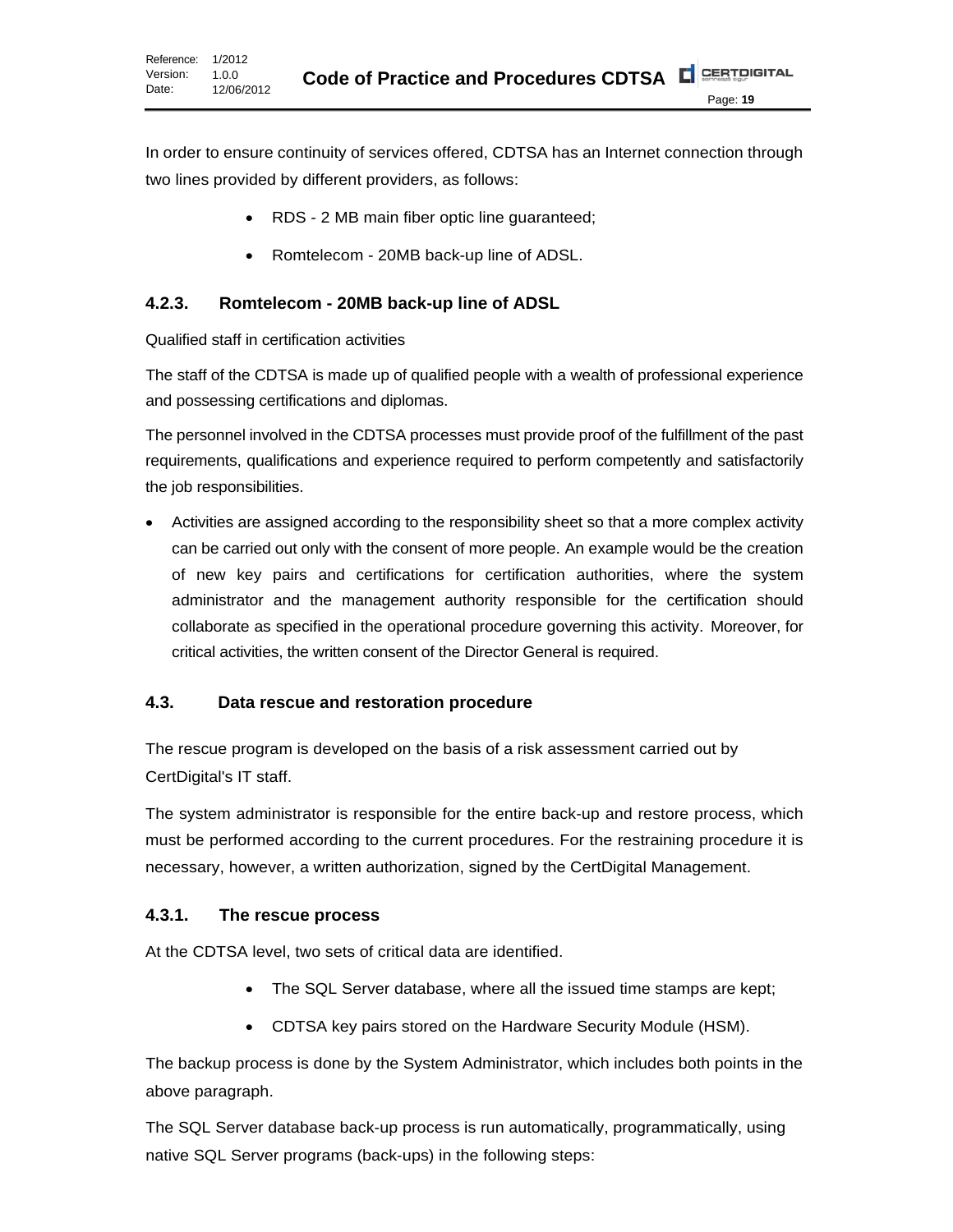- 1. **Full Back-up - runs weekly each Sunday at 00.00**. Backup consists of completely saving the database: tables, structure, views, stored procedures and functions, indexes, resulting in an exact copy of the initial database at the time of saving. Saving is done on Network Storage in a file called "ca\_full\_backup.bak".
- 2. **Differential Back-up** is automatically executed daily, once at 1.00, and consists of saving all changes in the database that have occurred since the last Full Backup. Saving is done on Network Storage in a file called ca\_diff\_backup.bak.
- 3. **Transaction Log Back-up** is automatically executed daily from 8:00 to 18:00, every two hours, including time intervals. This procedure saves the log of operations on the SQL database. Saving is done on Network Storage in a file called "ca\_log\_backup.bak".

Saving HSM data is performed on the manufacturer's Smart Cards, the information is encrypted and distributed in a redundancy scheme. Smart cards are safely held in an external location authorized for storing values.

Every Friday on weekdays, Network Storage saves are written on CD / DVD magnetic media, stating the date and time at which they were saved. Subsequently, the CD / DVD drives are stored in a safe place in key-protected metal lockers and dedicated security system from CertDigital.

#### <span id="page-19-0"></span>**4.3.2. Restoration procedure**

The implementation of restoration procedures is carried out as follows:

- The IT department performs at least quarterly testing of the back-up environment to verify that it can be used to restore data.
- Restore testing is performed on the test environment and aims to verify the correct operation of the restored data.

If hardware failures (motherboard malfunction, storage failure, or other) are identified, the problem is remedied by replacing defective components with other compatible new components with the same technical characteristics as those of the original components.

After installing the new components in the system, if necessary, repopulate with existing data saved before the problem occurs. To back up the data backup procedure (CD or DVD), the written consent of the Director General.

The restoration process will be performed by the system administrator under the supervision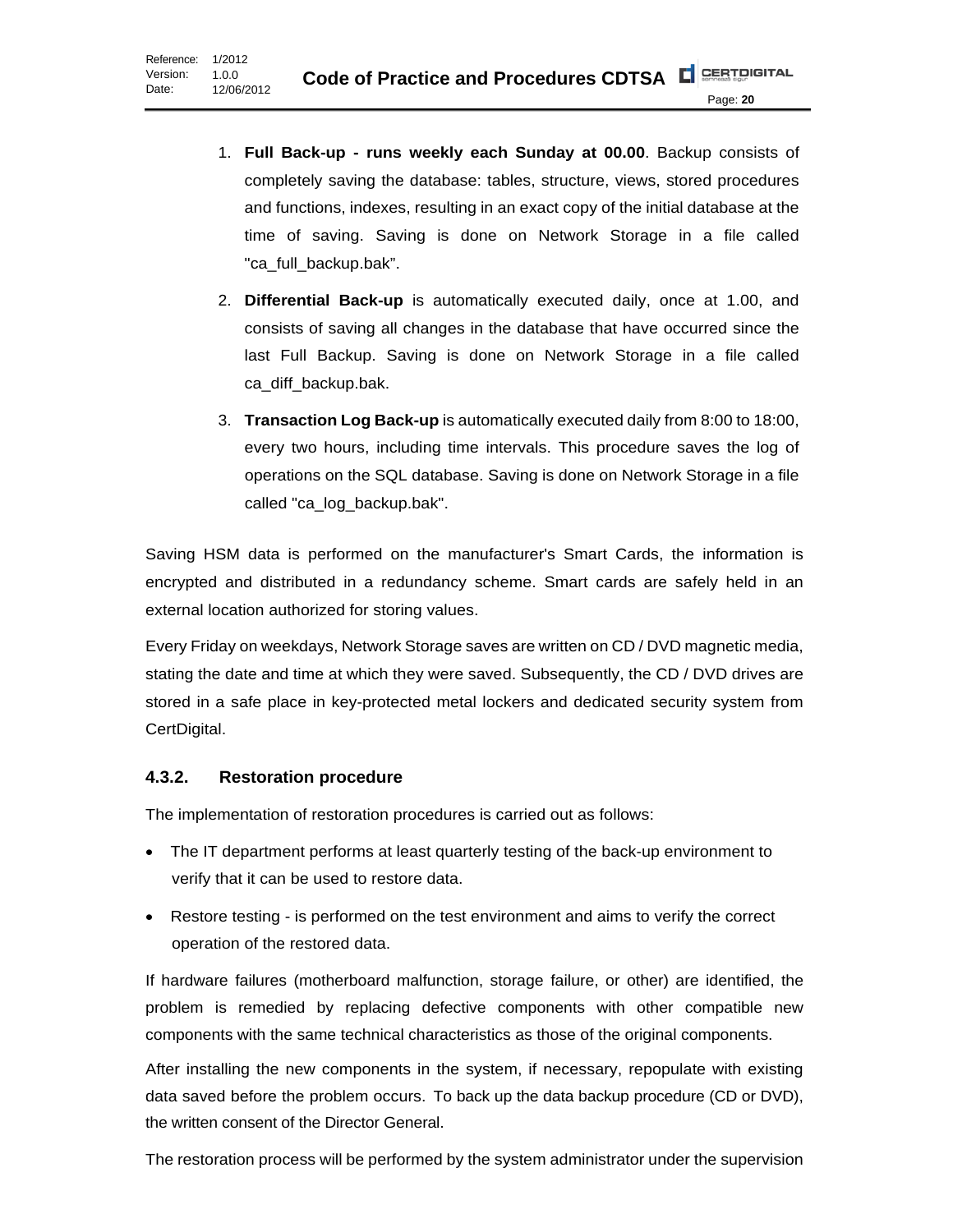of the Technical Director, who will be responsible for this process.

#### <span id="page-20-0"></span>**4.3.3. Follow-up procedure for compromising the private key of the CDTSA**

In case of compromising the private key of CDTSA, or in the case of suspicion of such a compromise, the following measures:

- A new pair of keys and a new certificate will be generated.
- The old certificate will be revoked and published in the Revoked Certification List.
- Active customers will be notified by electronic mail of this event.

#### <span id="page-20-1"></span>**4.4. Account management procedure in CertDigital systems**

All user accounts of CertDigital employees are uniquely identified by a username (based on the employee's name using the account) and a password (which will be determined based on the rules and procedures mentioned in the Procedure for administering the passwords).

The user name of an employee is issued during the course of his activities under contract with CertDigital and can only be modified on the basis of well-founded needs (the employee changes his name legally, CertDigital carries out another employee with Similar or similar names that can create confusion, etc.).

CertDigital's computer and e-mail applications allow the definition of user groups that specify the rights that the users in a group have in using a computer system. User groups will be defined in accordance with the strict responsibilities and requirements that the category of users to associate with.

Users have the obligation to use their access rights in computer systems that have been granted only to fulfill their assigned tasks and responsibilities, and it is forbidden to use the information to which they have access for purposes other than those specified.

It is also forbidden for employees to alienate or "lend" their own access accounts to the computer network, computer applications or e-mail systems to other employees.

A user's account may have multiple states as follows:

- *Active - your account is fully operational*;
- *Expired - the account password is expired and reactivation is required to generate a new password*;
- *Disabled - the use of the user account has been suspended due to termination of the employment contract between the employee and the Company or if the account holder no longer fulfills the criteria for using the account*.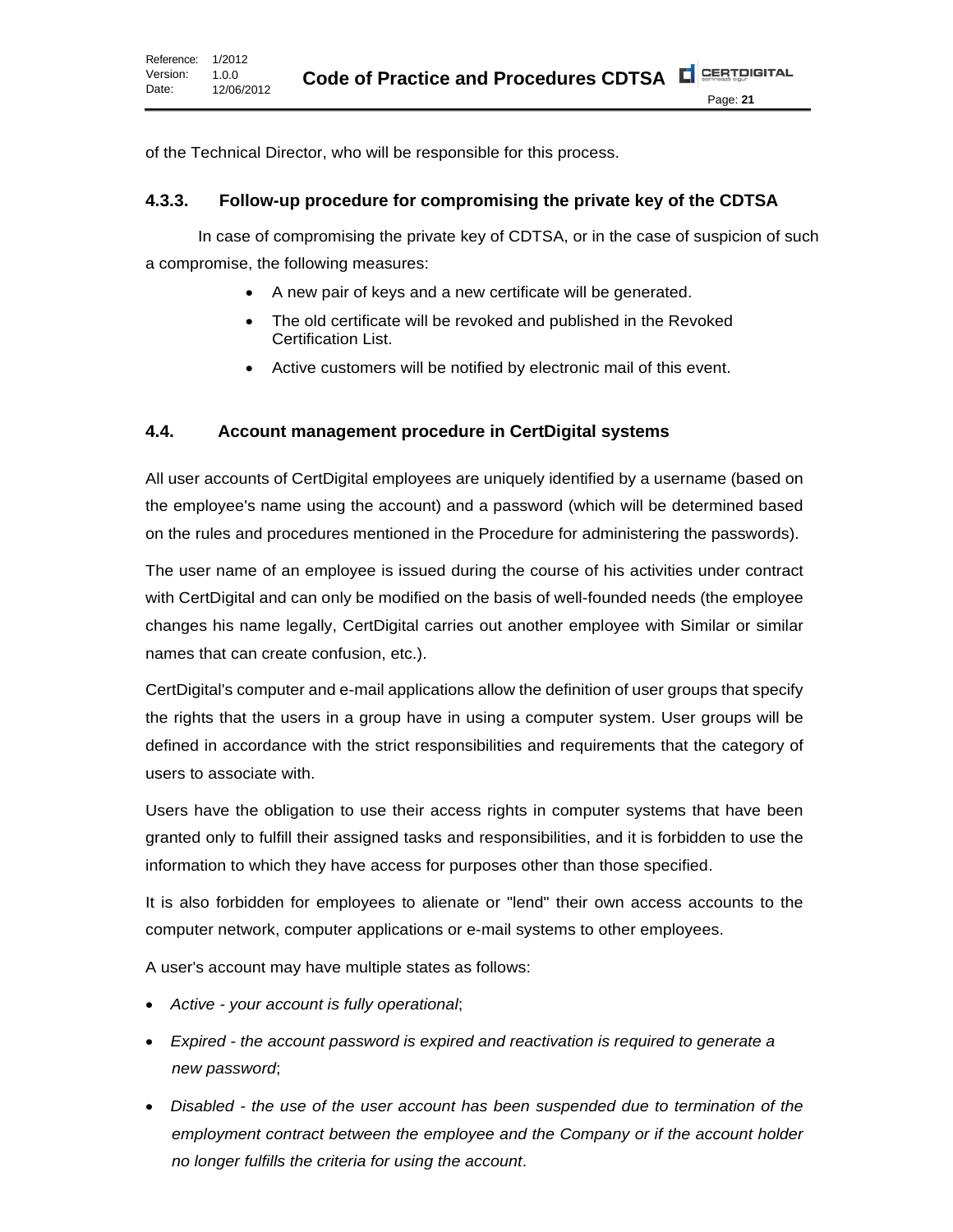#### <span id="page-21-0"></span>**4.4.1. Creating user accounts**

Defining user accounts for CertDigital's computer network, computer systems, or e-mail systems is done by application management personnel within the IT Department.

When hiring a new person in CertDigital who needs access to one or more of the IT systems, the direct boss will ask for the creation of the required user accounts by filling out a form for creating a user account. The form will detail the applications and systems for which the access account is requested, as well as the rights and user profiles that that person needs in order to fulfill the responsibilities assigned to him / her.

The completed form must be signed both by the user and by the direct superior and must be submitted to the IT Department for implementation.

Based on the completed form and its approval, the IT Department will create the required accounts exactly with the rights and profiles specified.

#### <span id="page-21-1"></span>**4.4.2. Changing User Accounts**

If there is a need to modify an access account in CertDigital IT systems, the requesting user will complete a user account modification form by specifying in detail the new rights they require (applications and computer systems, profile User, etc.) as well as the rights it holds and which must be canceled with the change of position within CertDigital.

The completed form is approved by the direct superior of the employee who will agree and review where appropriate the details of the requested user accounts, as well as of those that will be canceled.

Based on the completed form and its approval, the IT Department will perform the operations to modify the accounts in accordance with the specified details.

Also, if the activity is interrupted for more than 60 days (for example in the case of maternity leave), the employee has the obligation to request through the user account modification form the temporary deactivation of the user account. The form must be signed by the supervisor directly and sent to the IT Department that will act accordingly.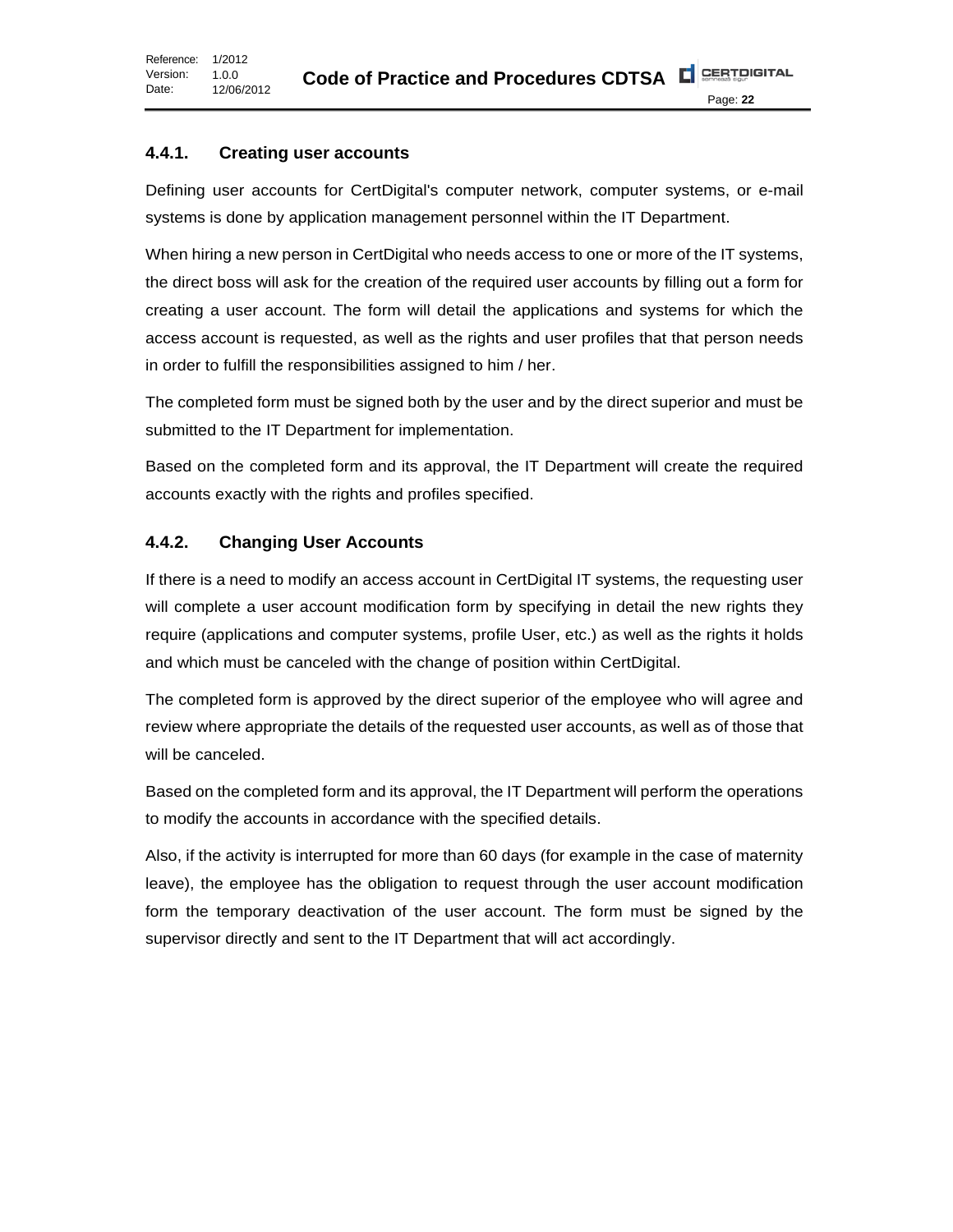#### <span id="page-22-0"></span>**4.4.3. Disable user accounts**

The process of disabling a user account is based on the liquidation letter issued by the Human Resources Department. Thus, upon termination of the employment contract with CertDigital, the employee will submit to the IT Department the liquidation file containing a reference to the deactivation of his user accounts.

The IT department will deactivate accounts immediately or as soon as possible to mitigate the risk of keeping an active account inappropriately and will confirm this by signing the winding up.

In order to facilitate the traceability of activities performed with user accounts, they will be disabled and not deleted. After a period of at least 24 months after deactivation, the IT Department may decide to permanently delete the accounts.

#### <span id="page-22-1"></span>**4.5. The administration procedure for users with privileged rights**

A privileged right is the unrestricted access of a user's implemented controls to one or more functionalities within a computer system.

These rights include, but are not limited to:

- A user with administrator rights;
- The right to directly access the application databases;
- Access rights on specific system facilities (applications, utilities).

The allocation of privileged rights for users in the Company's IT applications is allowed only on the basis of an authorization and a justified need in the job description in the case of employees, respectively in the service / collaboration contracts for third parties.

Beneficiaries of privileged rights are, in general, system administrators, network administrators, system engineers, or third-party consultants who require access to CertDigital's IT applications to undertake specific actions (such as maintenance, maintenance, debugging, etc.).

Privileged rights are identified for each element of the infrastructure (for example, operating system, database, etc.) and for each application. Also, the categories of users for whom these rights will be assigned are also identified.

Certain emergency situations may justify the use of privileged accounts. Thus, a preconfigured access privilege is made and appropriate control imposed. For example, user account access data can be stored in a sealed envelope in a secure location, along with a list of people authorized to use these accounts if necessary. Also included in the sealed envelope are the contact details of the system administrator to be contacted when opening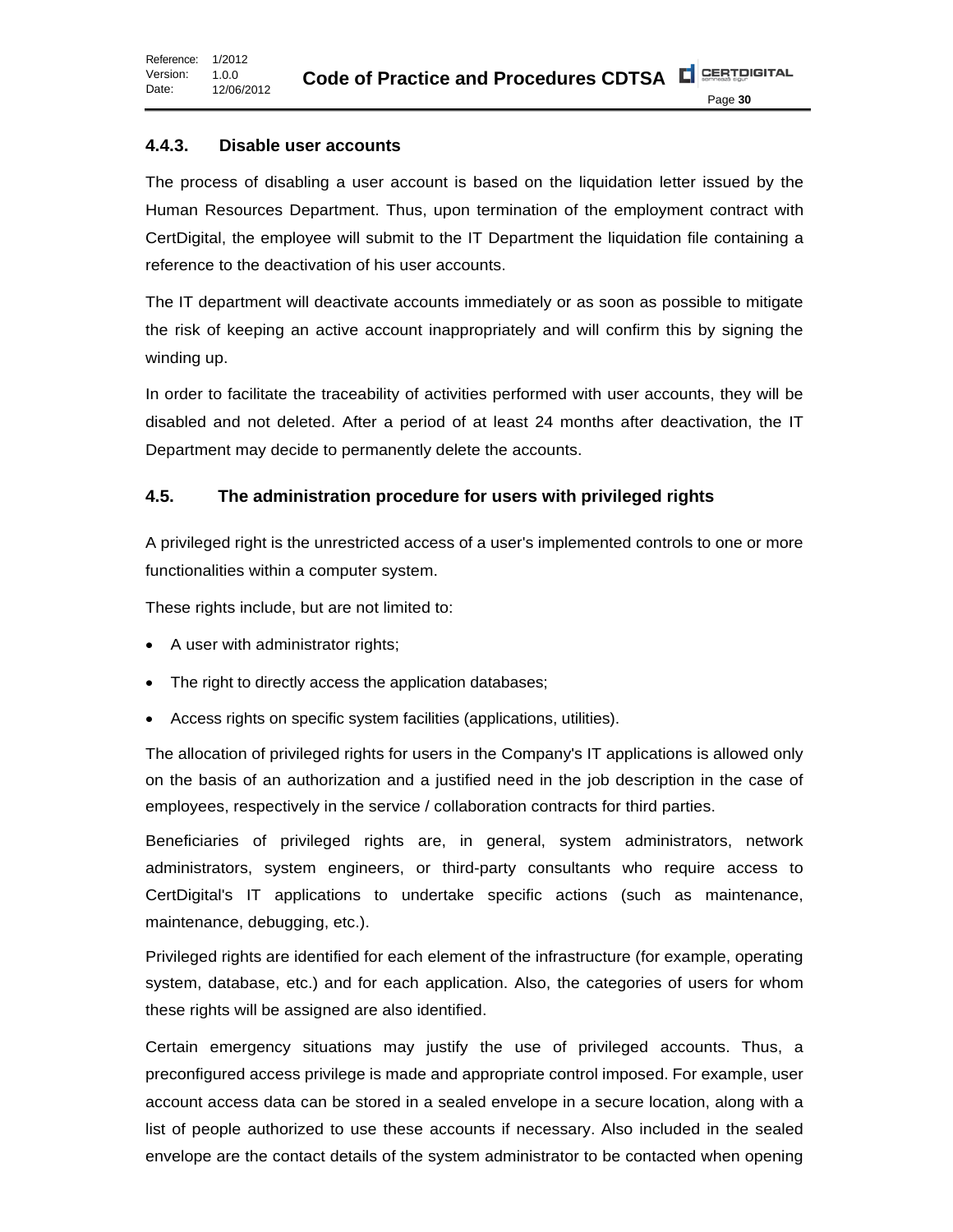the envelope.

#### <span id="page-23-0"></span>**4.5.1. Managing user accounts with privileged rights**

Application management personnel are responsible for creating, modifying, and deleting user accounts with privileged rights. The process of creating an account with privileged rights based on an issued request implies, in addition to the usual process and described in the procedure of account management in CertDigital systems.

The privileged user accounts must be permanently reviewed by the Security Officer in order to prevent the situation in which unused active accounts or inappropriate access rights may exist in the system.

System administrators, if possible, should not use accounts with privileged rights to conduct day-to-day low-level activities. For these activities, each administrator must hold an account with normal access rights in parallel.

#### <span id="page-23-1"></span>**4.5.2. Monitor user accounts with privileged rights**

All activities deployed through user accounts with privileged rights will be monitored and recorded. According to the retention policy, these files will be saved and kept for a specified period of time and will be reviewed periodically or whenever needed by the Security Officer. It will draw up regular reports containing the results of the review process.

#### <span id="page-23-2"></span>**4.6. Password management procedure for CertDigital personnel**

The purpose of this procedure is to set standards for password creation, protection and frequent change, so that the CertDigital information system is protected against unauthorized access.

Passwords are associated with user accounts and are used in CertDigital applications or applications (for example, for network access, e-mail, etc.). Therefore, it is necessary for all employees to know the recommendations regarding the choice of appropriate passwords.

#### <span id="page-23-3"></span>**4.6.1. Rules for choosing passwords**

Appropriate passwords have the following features • Contains both capital and lowercase letters (a-z, A-Z);

• Continue digits and at least one alphanumeric character (0-9,!  $\omega$  # \$% ^ & \* ()  $_+$  | ~ - = \ `{} []:;

- There are no words spoken in any language, dialect, slang, jargon etc;
- It is not based on personal information such as names, phone numbers etc;
- Does not coincide and does not contain the username;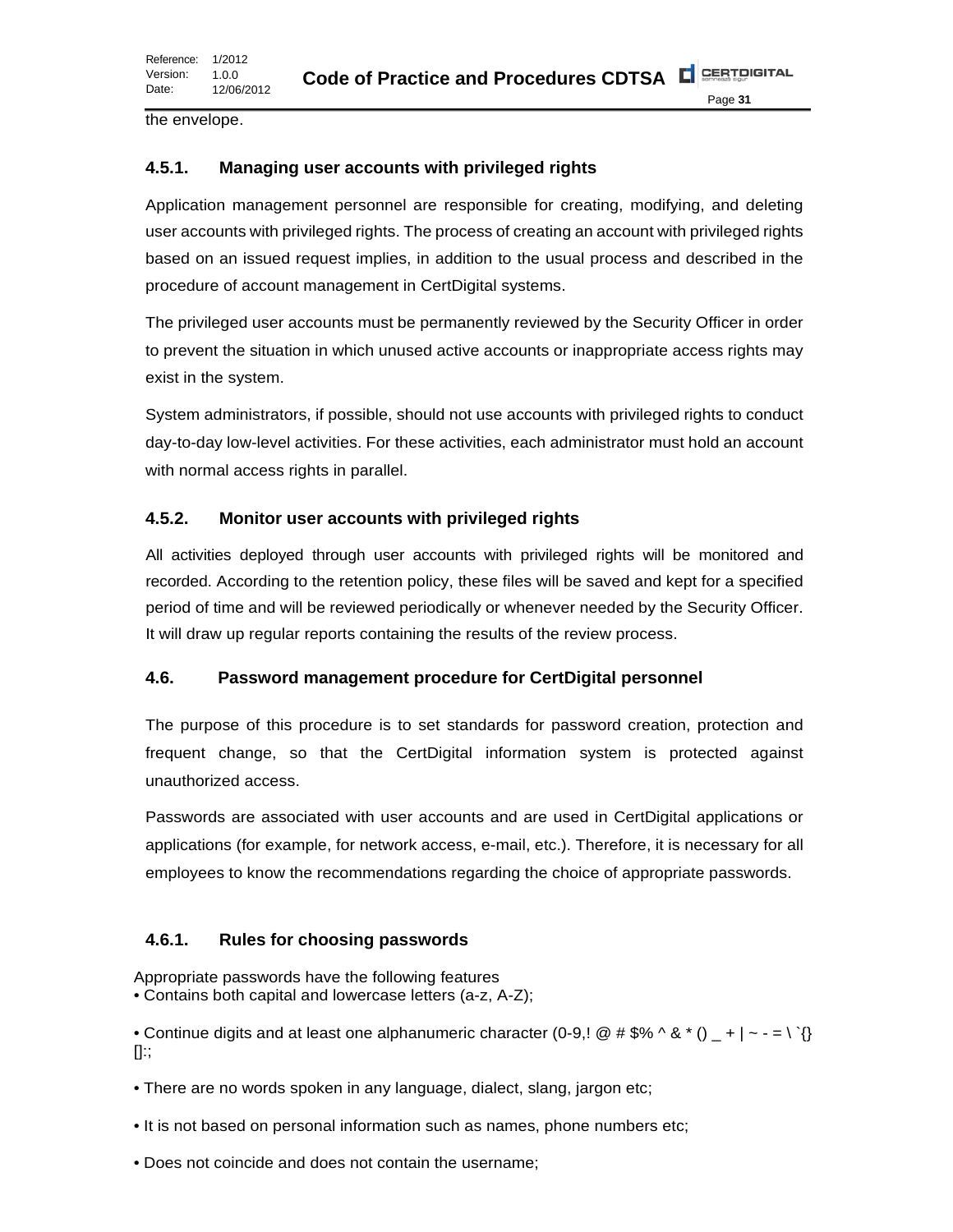• They have a minimum length of eight characters.

Inappropriate passwords are passwords of low complexity that are often characterized by one of the following specifications:

- It is a commonly used word, such as:
- The words "CertDigital", "Bucharest", "password" or other derivatives;
- The name of the family user, children, service colleagues, pets, etc;
- Birthdays, addresses, phone numbers, car number or other personal information;
- Words or sequences of letters or numbers like: abcdef, 123456, zyxwvuts, 123321 etc;
- Any of the above words written in reverse order;
- They have words that are found in a dictionary (Roman, English etc);
- Coincide or contain your username;
- They are less than eight characters in length.

#### <span id="page-24-0"></span>**4.6.2. Protecting passwords by users**

Passwords associated with user accounts are not used for authentication in CertDigital external systems (for example, personal email accounts, merchant sites, etc.). Also, passwords are chosen distinctly for each type of application that requires password authentication.

All passwords are classified as confidential and are not allowed to be stored in computer systems or on another medium.

If password-related controls are not being met, CertDigital takes appropriate steps to comply with them.

#### <span id="page-24-1"></span>**4.7. Information security procedure**

For optimal information handling, simplification of information security decisions and minimization of information security costs, CertDigital has implemented a hierarchy of information based on confidentiality. The main purpose of this hierarchy is to provide a consistent process of manipulation of information, regardless of how the information is presented, to whom it is addressed or who is in custody.

Each employee must have access only to the information required to perform his / her duties. Sensitive information must only be accessed by employees whose ownership of the application has been granted access.

CertDigital information should not be used for purposes other than those officially approved by the Management. Unauthorized use of restricted information is forbidden. The policy applies to all types of information within CertDigital. The policy applies to all parties that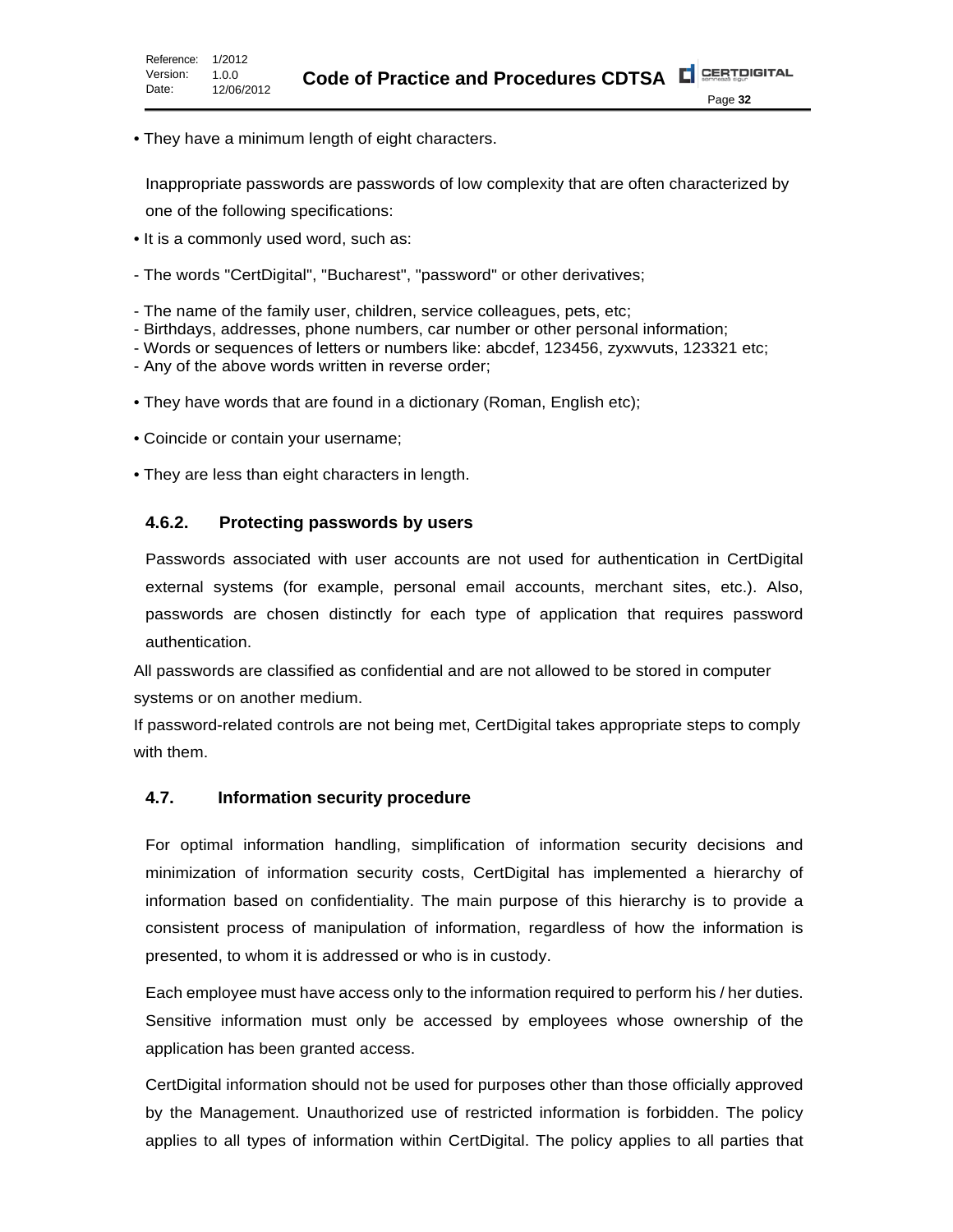come into contact with CertDigital information, including external collaborators. Users are not allowed to perform any activity on internal computer systems that could damage the CertDigital image.

CertDigital uses three categories of information classification detailed below.

# <span id="page-25-0"></span>**4.7.1. Public Information**

This information is approved by the CertDigital Management as public. Unauthorized disclosure of public information is permitted because it cannot cause problems to CertDigital, its customers or business partners. (Example of information publishes brochures and materials on the official website). For information to be classified as public, it must be labeled as such under the permission of the Information Owner.

# <span id="page-25-1"></span>**4.7.2. Internally used information**

Use of this information is allowed within CertDigital, and in some situations also within affiliated organizations (CertDigital partners). Unauthorized disclosure of this type of Information to people outside CertDigital is not allowed and can cause problems within the organization, customers or business partners. This type of information can be disseminated within CertDigital without the prior approval of the Information Owner. (Examples of internal information: CertDigital phone numbers and e-mail address addresses).

# <span id="page-25-2"></span>**4.7.3. Restricted information**

It represents the most sensitive information and requires permanent monitoring. It is subject to the highest level of confidentiality. Unauthorized disclosure of this type of information to employees not needed may constitute a violation of applicable laws and regulations and may cause problems for your organization, customers, or business partners. The owner of the information may approve access to this type of information. (Examples of restricted information: merger and acquisition plans and legal information protected by lawyer-client privacy).

# <span id="page-25-3"></span>**4.8. Personnel procedure**

# <span id="page-25-4"></span>**4.8.1. Past experience, qualifications, experience and acceptance**

Staff who are nominated to be part of the Qualifying and Issuing / Qualifying Team must provide proof of the fulfillment of past experience, qualifications and experience required to perform competently and satisfactorily the job responsibilities.

# <span id="page-25-5"></span>**4.8.2. Procedures for checking the previous references**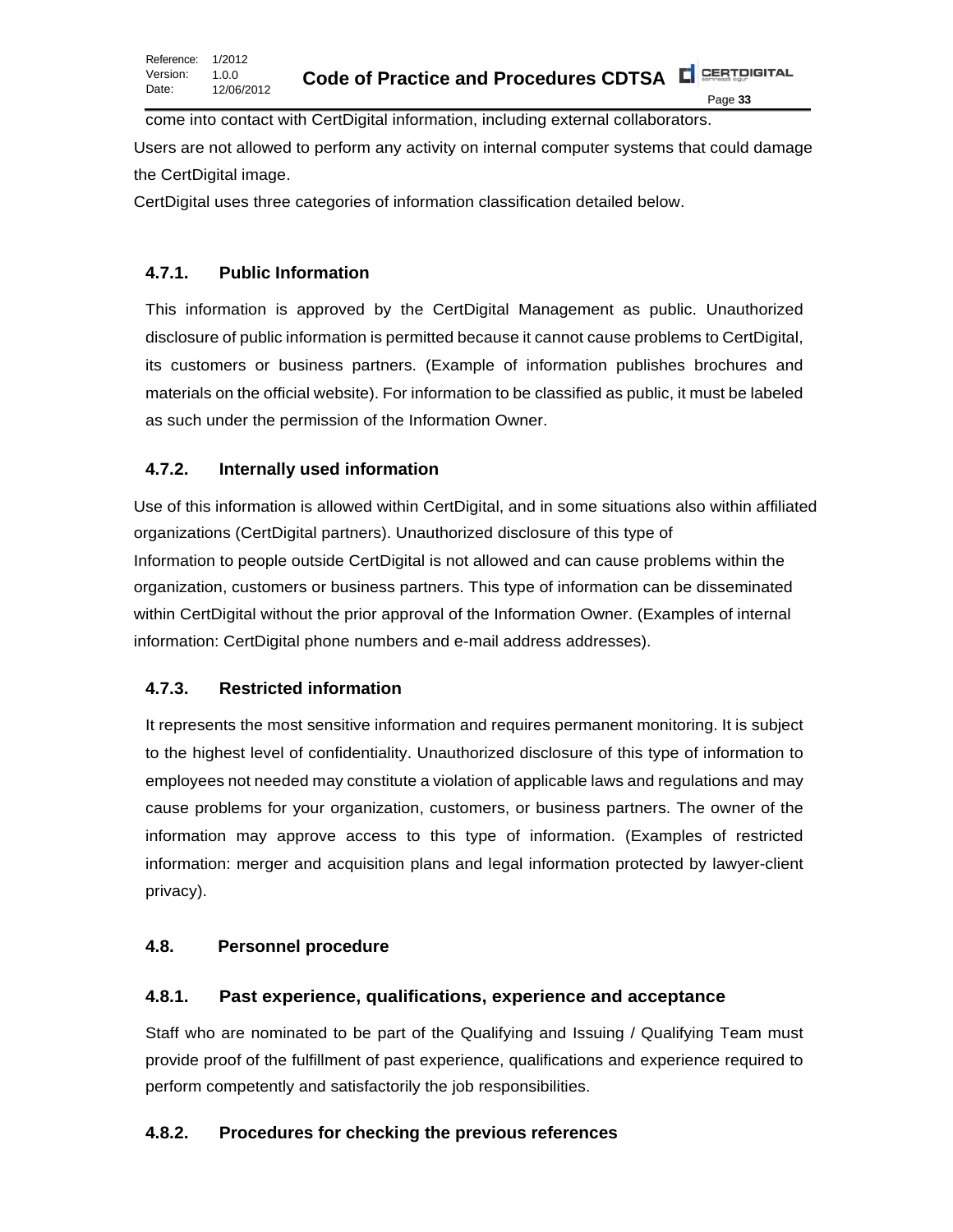CertDigital makes the following checks on the previous references of the staff who will handle the issue / revocation of Qualified Certificates and Time stamps:

Confirmation of the previous job;

- Verification of professional references;
- Confirmation of the highest or relevant institute of education followed;
- Studying the criminal record
- Searching for financial reports;
- Searching for driving license reports;
- Searching for social assistance reports;

To the extent that any of the imposed requirements cannot be met, CertDigital will use an investigative technique that is permitted by law and provides similar information.

Factors involved in checking the past, which can lead to the rejection of candidates to be part of the team or to take action against those in the team, include:

- Wrong presentation by the candidate;
- Personal or unfavorable personal references;
- Sentencing;
- Indices of lack of financial responsibility.

Reports containing such information are evaluated by human resources and security personnel, which determine the appropriate course of action, depending on the type, importance and frequency of behavior revealed by the past.. These actions may include measures that may result in the conclusion of contractual reports with that person. Using the information found by checking the past to do so is subject to the laws in force.

# <span id="page-26-0"></span>**4.8.3. Preparation requirements**

CertDigital provides staff with the necessary training to perform competently and satisfactorily the job responsibilities. CertDigital's training programs are tailored to individual responsibilities and include the following:

Basic concepts about public key infrastructure;

- Responsibilities of the function;
- CertDigital security and operational policies and procedures;
- Use and operation of existing hardware and software;
- Reporting and dealing with incident and compromise cases;
- Disaster Recovery and Business Continuity Recovery Procedures.

# <span id="page-26-1"></span>**4.8.4. Requirements and frequency of training courses**

CertDigital provides training and upgrading for staff, to the extent possible and with the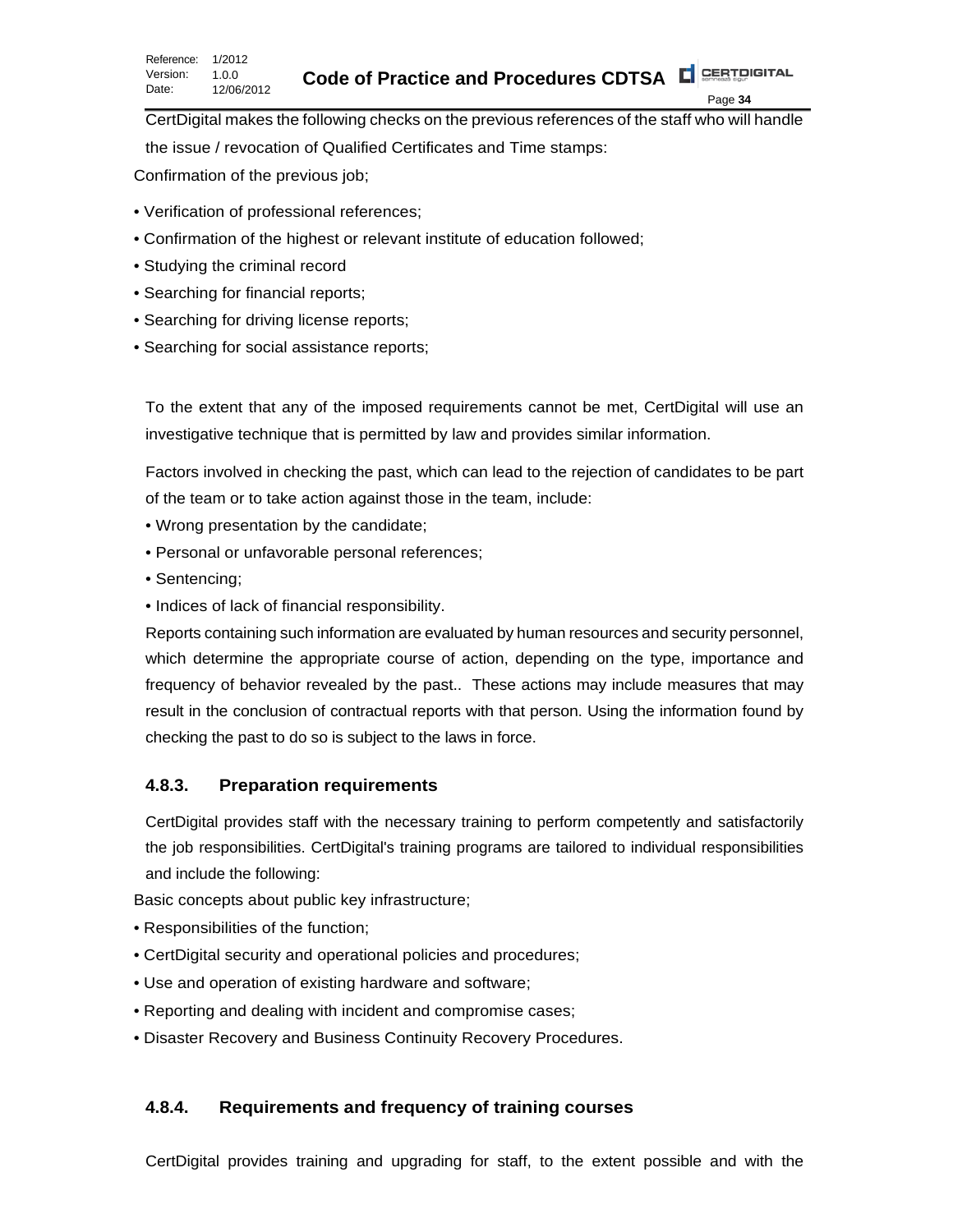frequency to ensure that the level required for the fulfillment is maintained competence and satisfactory service responsibilities. Periodic security training is provided.

# <span id="page-27-0"></span>**4.8.5. Sanctions for unauthorized actions**

Appropriate disciplinary measures are taken for unauthorized actions or other violations of CertDigital policies and procedures. Disciplinary actions may include measures that lead to the conclusion of the contract and are taken in accordance with the frequency and severity of the actions.

# <span id="page-27-1"></span>**4.8.6. Requirements for staff contracting**

Under limited circumstances, independent contractors or consultants may be employed to perform trustworthy functions. Any such contractor or consultant is maintained according to the same functional and security criteria that apply to CertDigital, which is in a similar position. Independent contractors and consultants who have not completed the past verification procedures specified in paragraph 1.2 may access CertDigital secure locations only if escorted and supervised directly by trusted persons.

# <span id="page-27-2"></span>**4.8.7. Documentation provided to staff**

CertDigital staff involved in the operation of CertDigital public key infrastructure services should read the code of practice and procedures and internal security policy. CertDigital offers its employees the necessary training and other documentation to fulfill competently and satisfactorily the responsibilities of the function.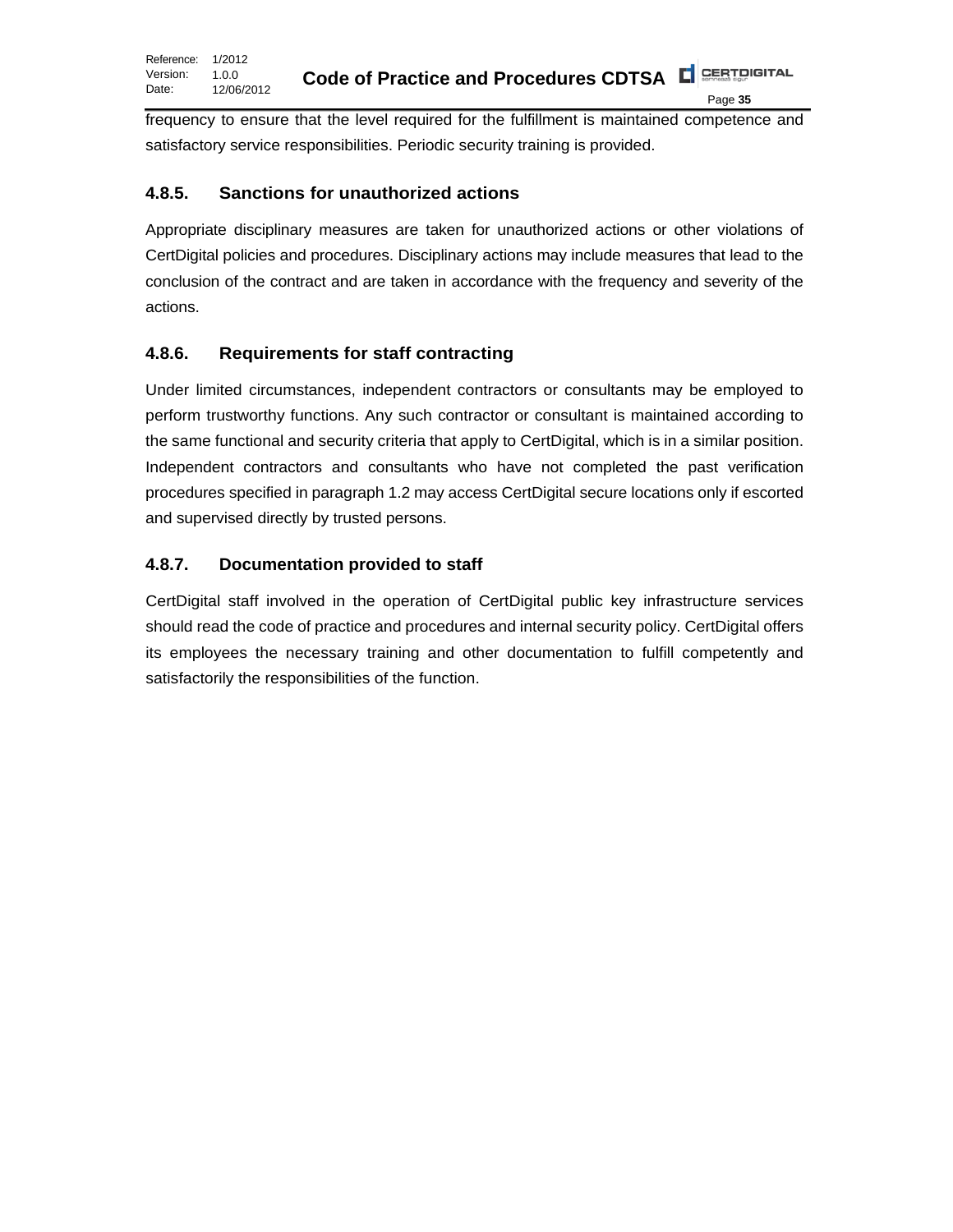# <span id="page-28-0"></span>**5. Administration of the document**

# <span id="page-28-1"></span>**5.1. The mechanism of change**

Changes that may occur in the content of this document are either caused by nonconformities following process reviews or periodic improvements in operational flows within CertDigital.

The implementation of the changes updates the document version number and date of issuing the TSA Code of Practice and Procedures according to the date the changes were made.

CertDigital grants the right to make changes to the content (correction of printing errors, modification of published URL links, changes in contact information, etc.) on the TSA Code of Practice and Procedures.

Revisions of the TSA Code of Practice and Practice without impact or insignificant impact on signatory and trusted parties using CertDigital certificates and the appropriate status information related to the status of the certificate can be made and recorded without notifying users and trusted parties and not involving change The version number of the document or the date of entry into force.

Along with the synthesis of the changes to be implemented, the TSA Code of Practice and Procedures shall be subject to the internal approval procedure, based on a committee composed of the Director-General, the Deputy General Manager and the Managers of the Technical Departments.

The responsibility for maintaining the TSA Code of Practice and Procedures is assigned to the department manager who provides certification services. For approval, the TSA Code of Practice and Procedures is forwarded to the Regulatory and Supervisory Authority following within 10 days to be published and marked as valid.

The current version of the TSA Code of Practice and Procedures is dated June 2012.